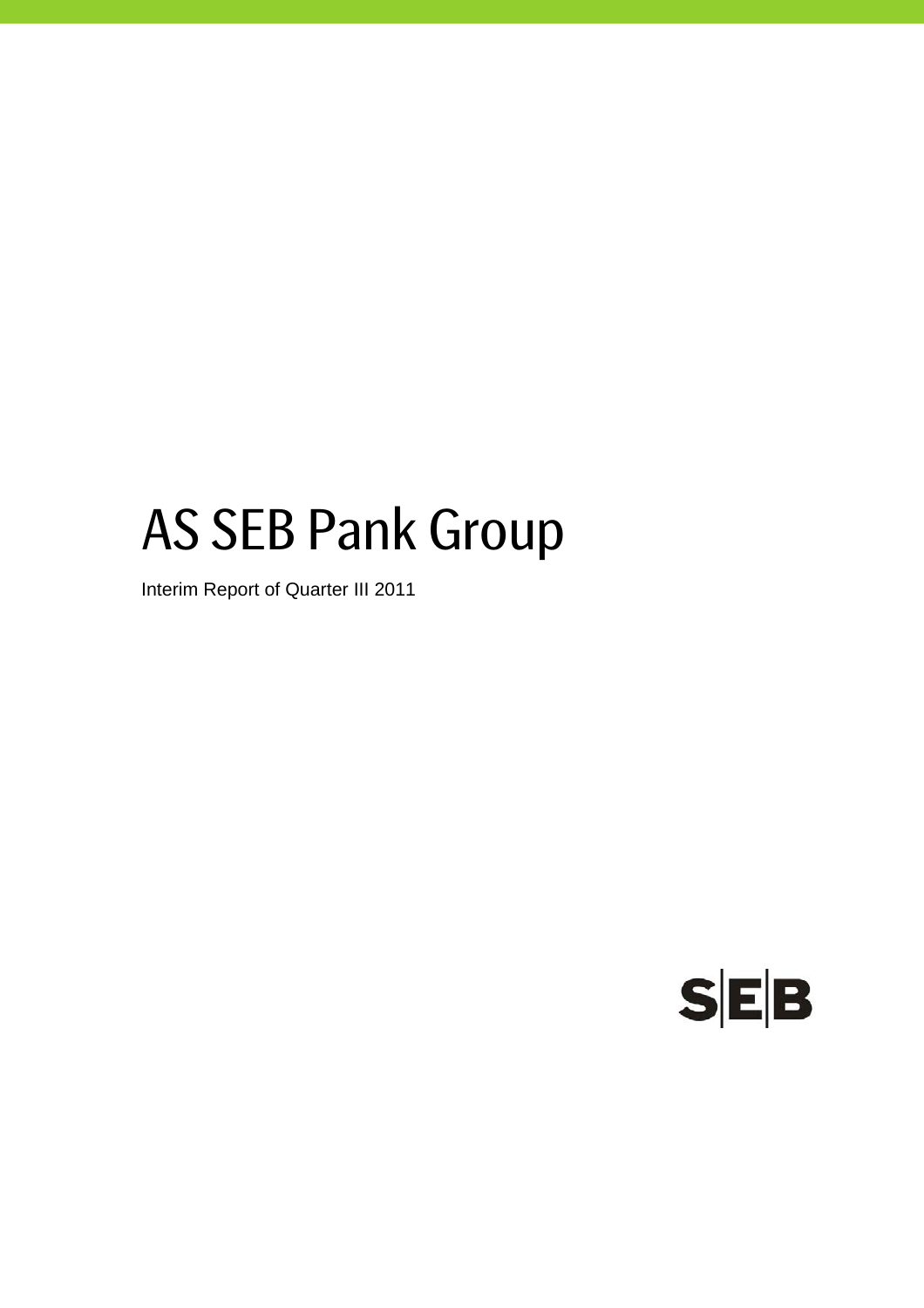## **Contents** p.

|        |                                                                                                                                                                                                                                | $\overline{2}$ |
|--------|--------------------------------------------------------------------------------------------------------------------------------------------------------------------------------------------------------------------------------|----------------|
| I.     |                                                                                                                                                                                                                                | 3              |
| 1.     |                                                                                                                                                                                                                                | 3              |
| 2.     |                                                                                                                                                                                                                                | 3              |
| II.    |                                                                                                                                                                                                                                | 4              |
| 1.     | Credit institution's group as defined in Credit Institutions Law<br><u>Credit institution's group as defined in Credit Institutions Law</u>                                                                                    | 4              |
| 1.1.   |                                                                                                                                                                                                                                | $\overline{4}$ |
| 1.2.   | Changes in the consolidated group during the accounting period and plans for year 2011______                                                                                                                                   | 5              |
| 2.     |                                                                                                                                                                                                                                | 5              |
| 3.     |                                                                                                                                                                                                                                | $\overline{7}$ |
| 4.     |                                                                                                                                                                                                                                | 9              |
| 5.     |                                                                                                                                                                                                                                | 9              |
| III.   |                                                                                                                                                                                                                                | 11             |
| 1.     |                                                                                                                                                                                                                                | 11             |
| 2.     | Consolidated statement of comprehensive income<br><u>[11]</u> 11                                                                                                                                                               |                |
| 3.     |                                                                                                                                                                                                                                |                |
| 4.     |                                                                                                                                                                                                                                |                |
| 5.     |                                                                                                                                                                                                                                |                |
| 6.     |                                                                                                                                                                                                                                | 15             |
|        |                                                                                                                                                                                                                                | 16             |
|        |                                                                                                                                                                                                                                |                |
|        |                                                                                                                                                                                                                                |                |
|        |                                                                                                                                                                                                                                | 17             |
|        |                                                                                                                                                                                                                                | 17             |
| Note 6 | Impairment losses on loans and advances expression and the control of the state of the state of the state of the state of the state of the state of the state of the state of the state of the state of the state of the state |                |
| Note 7 |                                                                                                                                                                                                                                |                |
| Note 8 |                                                                                                                                                                                                                                |                |
|        |                                                                                                                                                                                                                                |                |
|        | Note 10 Concentration of financial assets and liabilities by industry sector__________________________________20                                                                                                               |                |
|        |                                                                                                                                                                                                                                | 21             |
|        | Note 12 Related parties 22                                                                                                                                                                                                     |                |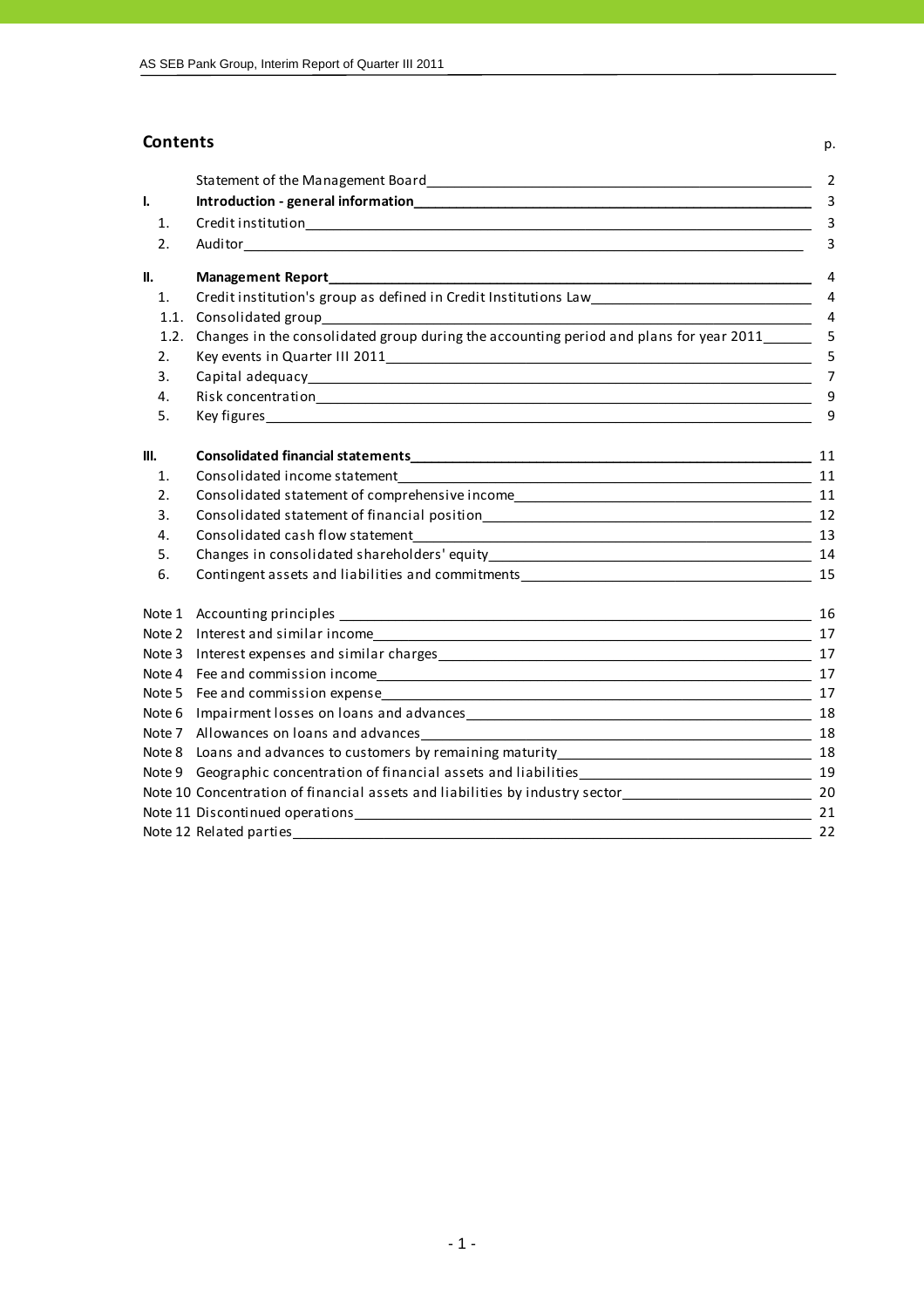## **Statement of the Management Board**

Interim Report of Quarter III 2011 consists of the following parts and reports: Introduction – general information Management Report Consolidated Financial Statements Notes

The financial and other additional information published in the Interim Report of Quarter III 2011 is true and complete. Consolidated financial statements give a true and fair view of the actual financial position, results of operations and cash flows of the Group.

Consolidated financial statements have been compiled in accordance with the International Accounting Standard IAS 34 "Interim financial reporting" and in conformity with the requirements of Eesti Pank for publishing information. AS SEB Pank and subsidiaries of the consolidated group are assumed to be going concern.

Consolidated financial statements for the Quarter III 2011 are not audited.

Riho Unt Chairman of the Management Board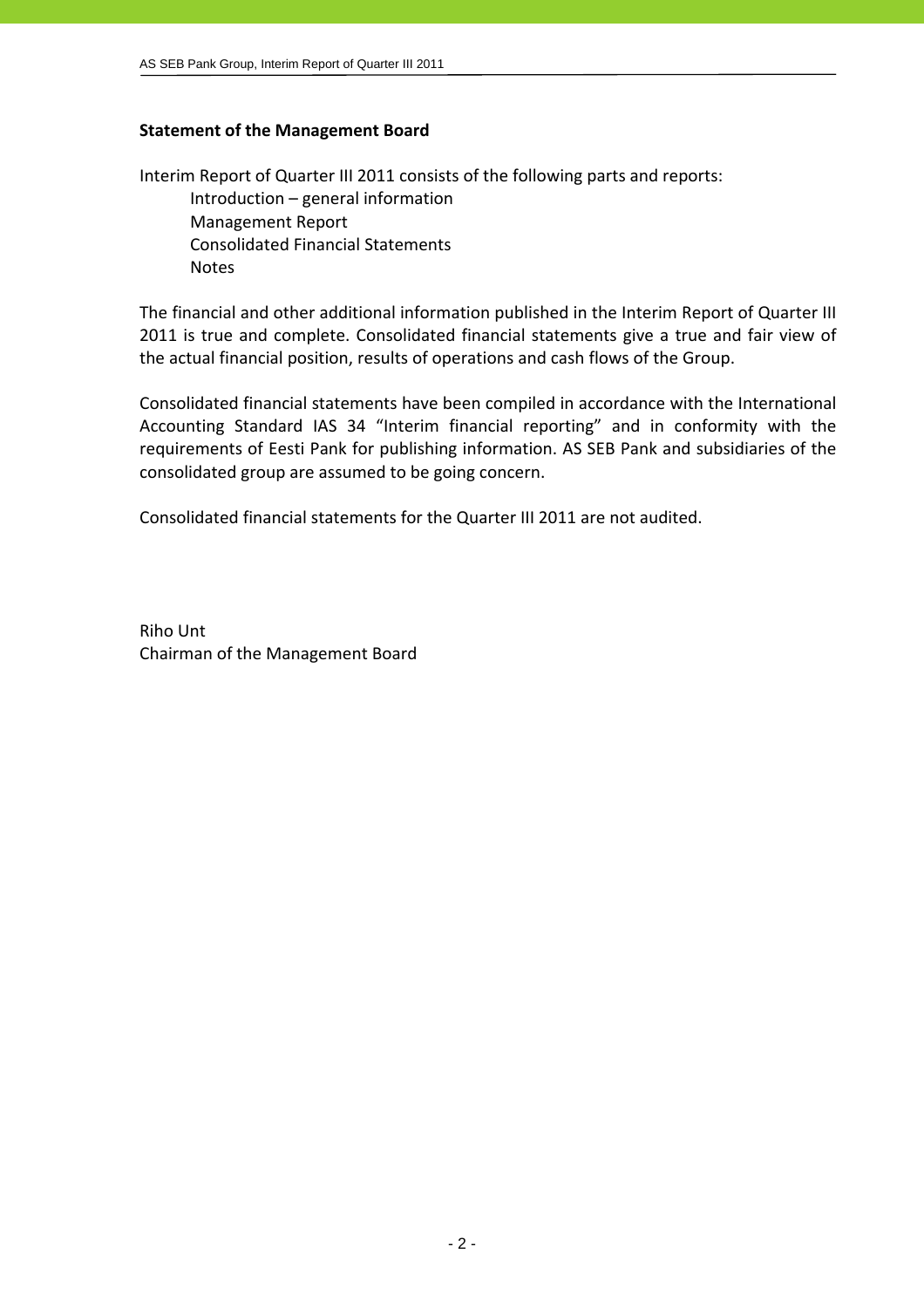## **I. Introduction ‐ general information**

## **1. Credit institution**

Company name AS SEB Pank Registered in The Republic of Estonia Registry date 08.12.1995 Phone  $+3726655100$ Fax  $+372\ 6\ 655\ 102$ SWIFT EEUHEE2X e-mail info@seb.ee

Address Tornimäe Str. 2, Tallinn 15010, Estonia Registry code 10004252 (Estonian Commercial Register) Internet homepage http://www.seb.ee

## **2. Auditor**

Reporting date 30.09.2011

Audit company and all the AS PricewaterhouseCoopers Registry code 10142876 (Estonian Commercial Register) Address Pärnu Str. 15, 10141 Tallinn, Estonia

Reporting period 01.01.2011 - 30.09.2011 Reporting currency Euro (EUR), millions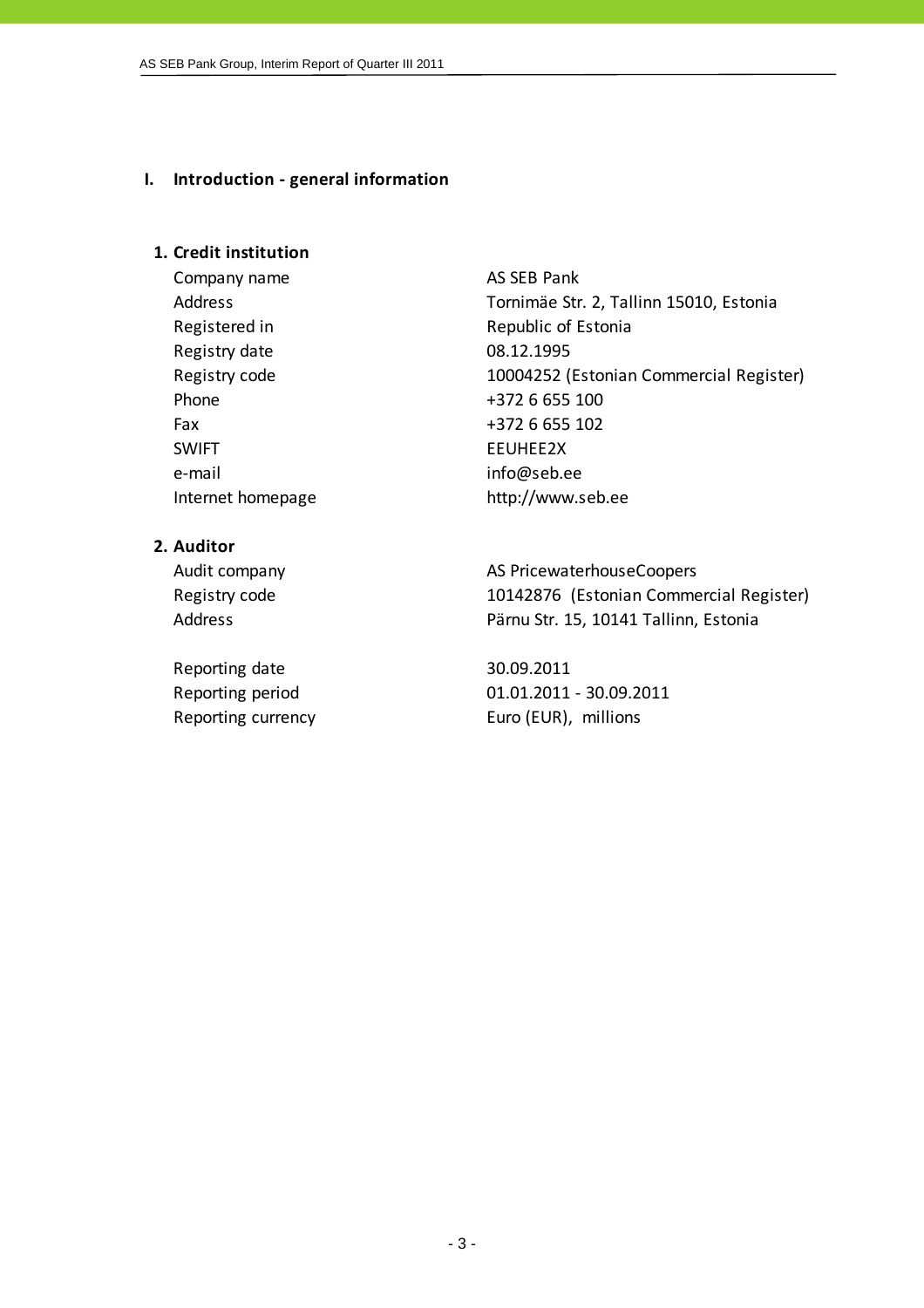## **II. Management Report**

## **1. Credit institution's group as defined in Credit Institutions Law**

## **1.1. Consolidated group**

 $\frac{30.09.11}{20.09.11}$ 

| Company name                 | Registry<br>code | Reg. date | <b>Address</b>         | <b>Activity</b>                                                         | Holding***<br>(%) | At an acqui-<br>sition cost<br>(EURmio) |
|------------------------------|------------------|-----------|------------------------|-------------------------------------------------------------------------|-------------------|-----------------------------------------|
| AS SEB Liising               | 10281767         | 03.10.97  | Tallinn, Tornimäe 2    | Leasing                                                                 | 100.0%            | 1.5                                     |
| AS SEB Kindlustusmaakler*    | 10723587         | 16.01.01  | Tallinn, Tornimäe 2    | Insurance brokerage                                                     | 100.0%            | 0.0                                     |
| AS Rentacar*                 | 10303546         | 20.10.97  | Haapsalu, Karia 27     | Leasing                                                                 | 100.0%            | 0.0                                     |
| AS SEB Varahaldus            | 10035169         | 22.05.96  | Tallinn, Tornimäe 2    | Asset management                                                        | 100.0%            | 2.7                                     |
| AS Bangalo                   | 10088272         | 18.10.96  | Tallinn, Tornimäe 2    | Rental of computers                                                     | 100.0%            | 0.3                                     |
| AS Sertifits eerimiskeskus** | 10747013         | 27.03.01  | Tallinn. Pärnu mnt 141 | Data communication services                                             | 25.0%             | 1.0                                     |
| Tieto Estonia Services OÜ ** | 11065244         | 30.08.04  |                        | Tallinn, Tammsaare tee 47 Information processing and network management | 20.0%             | 0.0                                     |
|                              |                  |           |                        |                                                                         |                   | 5.5                                     |

All enterprises are registered in Estonian Commercial Register.

Parent company of the Group is AS SEB Pank, its activity is banking (information on page 3).

\* Consolidated subsidiaries of AS SEB Liising

\*\* Associates

\*\*\* For all investments the percentage of holding equals to both, the holding from the number of shares as well as from the number of votes.

The "consolidated group" in the meaning of Credit Institutions Law in Estonia and the "Group" for IFRS consolidation purposes are identical.

Non‐profit association SEB Heategevusfond is an association, not belonging to the consolidation group, registered on 06.01.2006. The founders of the association are AS SEB Pank and AS SEB Elu‐ ja Pensionikindlustus. The association is aimed at raising and distributing funds for charitable cause to organisations, dealing with children, who have been deprived of parental care. Upon dissolution of the association, the assets remaining after satisfaction of the claims of creditors shall be transferred to a non‐profit association or foundation with similar objectives, entered to the list of associations subject to income tax incentive of the Government of the Republic, or a legal person in public law, state or local government.

Non‐profit association Spordiklubi United is an association, not belonging to the consolidation group, which started from September 2008. The association is founded by AS SEB Pank. The association is aimed at organising on hobby and competition level sport events and organising promotions for advertising of own and supporter´s activities. Upon dissolution of the association, the assets shall be transferred to a non‐profit association, foundation or other persons filling the objectives by articles in public interests.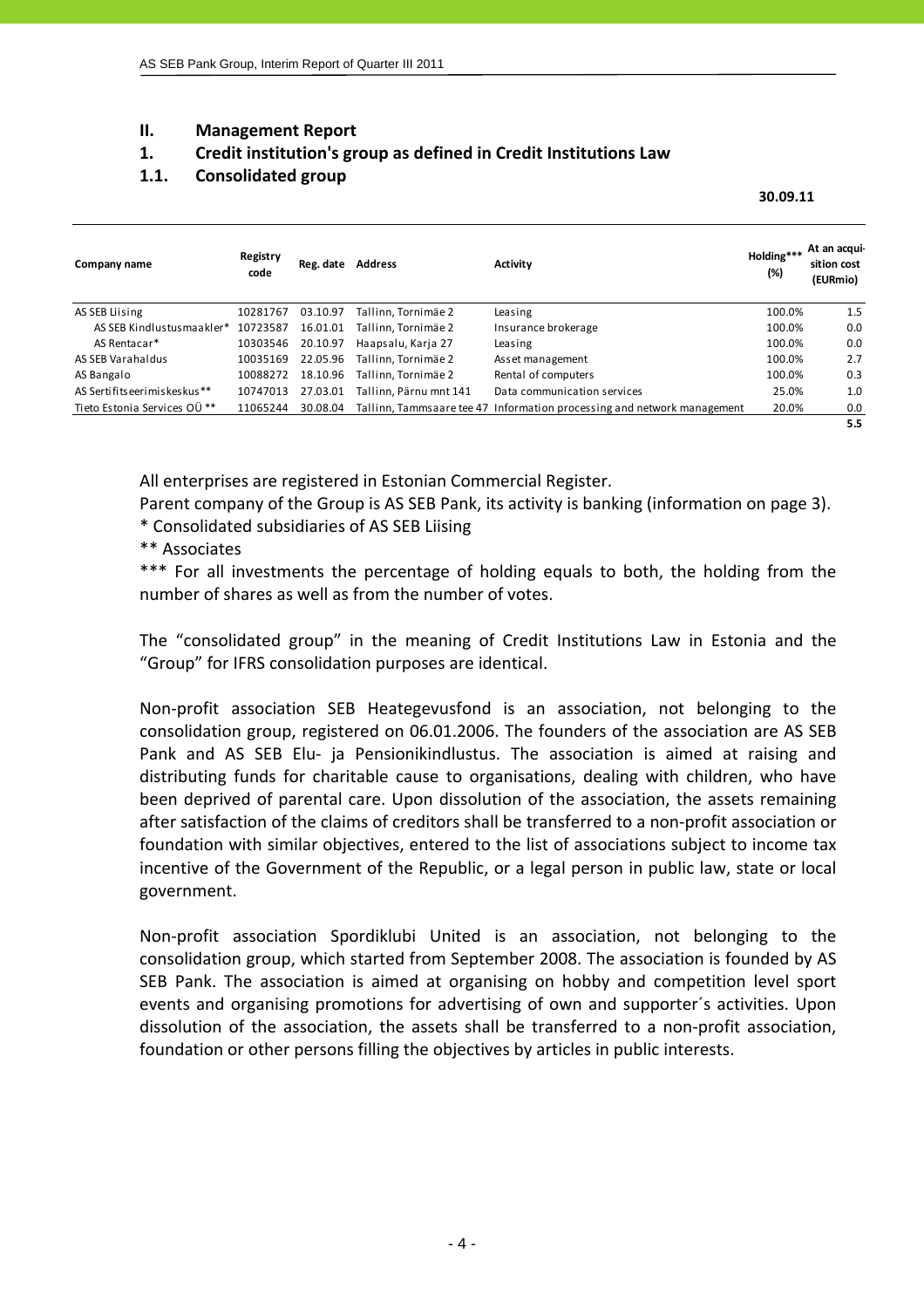# **1.2. Changes in the consolidated group during the accounting period and plans for year 2011**

In March 2011 AS SEB Pank sold 100% shares in AS SEB Enskilda.

No such events or trends have occurred by the time of publishing the report, which would affect the strategy of the group in 2011.

## **2. Key events in Quarter III 2011**

Starting from August 5, SEB extended trading service with US stocks; enabling investors trading on US and European share markets via SEB until their closure, to react as flexibly as possible to sudden price fluctuations.

According to a survey conducted by EPSI Baltic, clients consider SEB to be the leading bank in Estonia. Among main players and main competitors SEB got highest ranking in not only in private and business segment, but also in CSR activity.

There has been steady growth in debit cards throughout 2011, indicating that more and more clients are choosing SEB as their home bank. In Q3 SEB's market share in debit cards rose above magical 30% threshold, being 30.24% at the end of the quarter.

SEB introduced special leasing for vehicles with low CO2 emission, thus being the first in Estonia to offer more favourable leasing terms to retail banking customers, if the new car purchased is environmentally friendly (i.e. the vehicle's CO2 emissions are up to 130g/km). SEB also combats carbon footprint in the selection of company cars. All new SEB company cars must have an emission level below 130g/km.

After launching in May the sales of exclusive property insurance products of RSA Insurance through SEB's service network, the cooperation has proved very successful with RSA's turnover rising 100% in Q3 and within few months the insurer has doubled the market share in property insurance market.

Euromoney named SEB the Best Bank in the Baltic States and the Nordic countries. In addition to the titles obtained in the competition Euromoney's Awards for Excellence 2011, SEB was also a nominee in a number of other categories: best performer of M&A transactions and best provider of cash management services in the Baltic States and Nordic countries.

In Q3 SEB sponsored several sports events that were also biggest in our region. More than 17,000 runners participated in SEB Tallinn Marathon, which was biggest sporting event ever held in the Baltics. 1,400 people took part in the 5th SEB Tartu Rollerblading Marathon. More than 7,000 riders participated in the SEB 14th Tartu Cycling Marathon.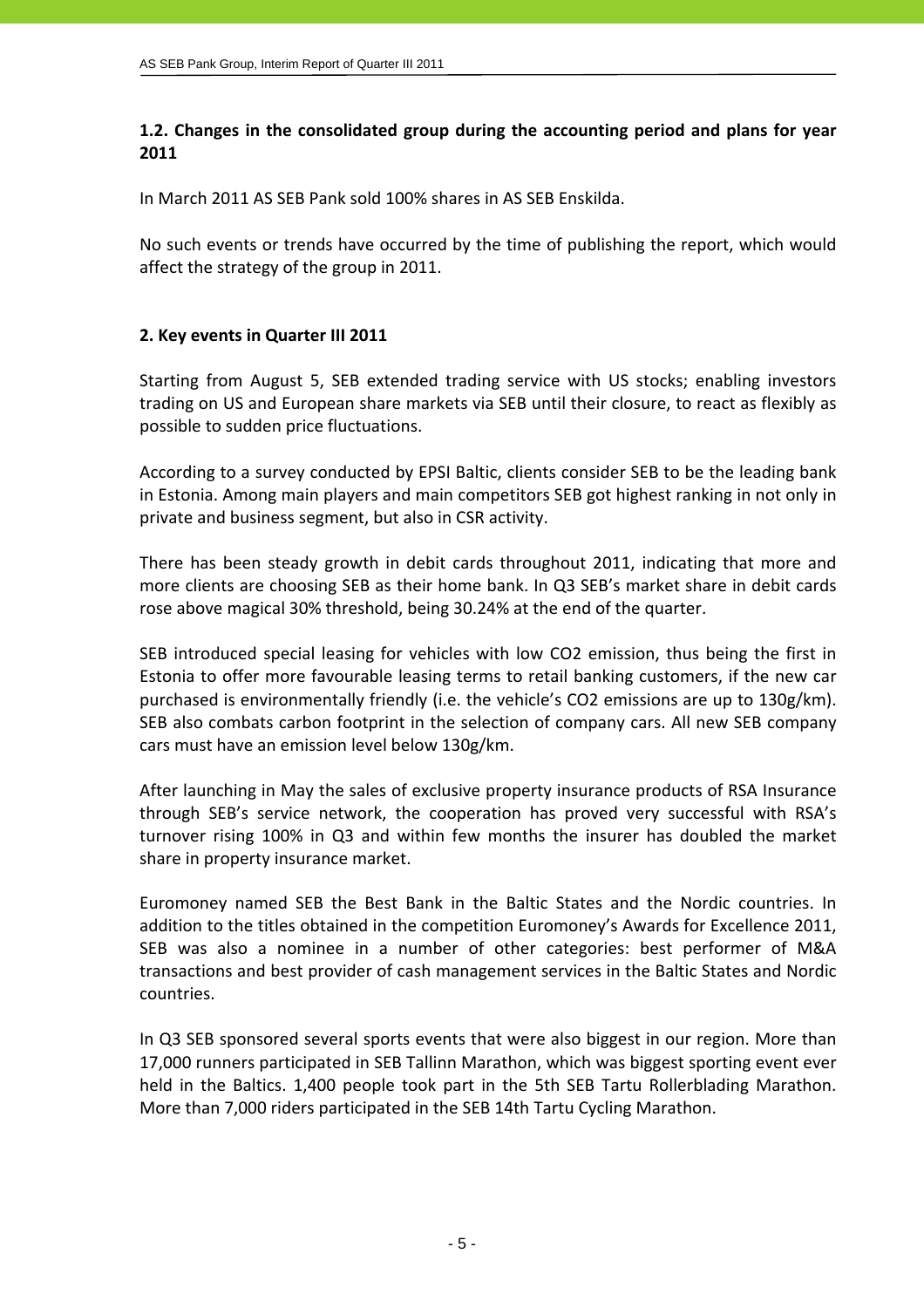In Q3 SEB Charity Fund organized several events. Nationwide 11th Youth Song and Dance Festival took tens of thousands of people to the Song Festival Grounds – and among them were children from shelters. Guided by volunteers from a club set up to support the SEB Charity Fund the children got the most out of the day.

A campaign designed to provide children in shelters around Estonia with new pairs of shoes was organized by the SEB Charity Fund in June and July. The campaign culminated in a special day in Tallinn Zoo, attended by more than a hundred children from shelters nationwide.

100 kids from shelters all over the country took part of the children's races of the annual SEB Tallinn Marathon. Among the more than 2,000 kids who took part in the children's races of the 14th SEB Tartu Cycling Marathon were 50 kids from shelters all over Estonia in cooperation with SEB Charity Fund.

More than 828 000 customers of SEB Pank Group are served by 1235 employees. The customers are served through many different channels such as 37 branch offices, 240 on‐ line post offices, 349 ATMs, 6603 POS‐terminals. There are more than 505 900 debit and credit cards in use. In addition, over 75% of our customers use our SEB Internet Bank and SEB Internet Bank for Business services.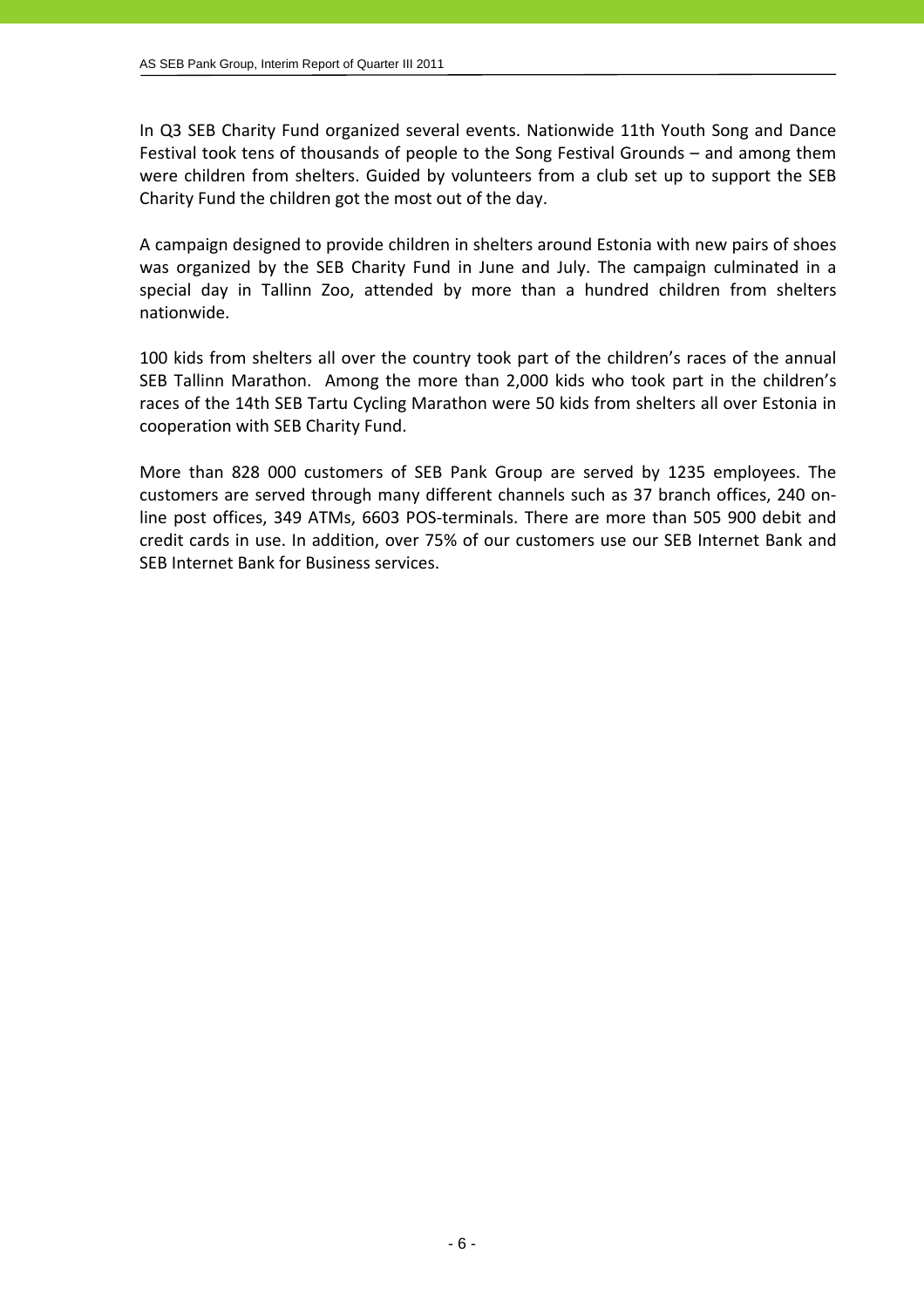# **3. Capital adequacy**

| <b>CAPITAL BASE</b>                                                             | 30.09.11 | 31.12.10 |
|---------------------------------------------------------------------------------|----------|----------|
| Paid-in share capital                                                           | 42.5     | 42.5     |
| Premium                                                                         | 86.1     | 86.1     |
| General banking reserves                                                        | 19.5     | 19.6     |
| Retained earnings / loss                                                        | 383.3    | 328.7    |
| Unrealised profit for previous periods on shares of subsidiaries and associated |          |          |
| companies (negative)                                                            | $-0.1$   | $-0.1$   |
| Intangibles                                                                     | $-0.4$   | $-0.5$   |
| Audited profit for the period                                                   | 0.0      | 54.6     |
| Total primary own funds                                                         | 530.9    | 530.9    |
| Subordinated debt                                                               | 67.0     | 117.0    |
| Available for sale financial instruments                                        | 0.0      | 0.2      |
| Allowances and adjustments exceeding expected loss                              | 11.1     | 11.6     |
| Total supplementary own funds                                                   | 78.1     | 128.8    |
| Total deductions                                                                | 0.0      | 0.0      |
| Primary own funds after deductions                                              | 530.9    | 530.9    |
| Supplementary own funds after deductions                                        | 78.1     | 128.8    |
| Own funds included in calculation of capital adequacy                           | 609.0    | 659.7    |
|                                                                                 |          |          |

| <b>CAPITAL REQUIREMENTS</b>                                                          | 30.09.11 | 31.12.10 |
|--------------------------------------------------------------------------------------|----------|----------|
| Municipalities and regions with standardised approach                                | 5.5      | 5.4      |
| State agencies, non-profit institutions and associations with standardised approach  | 0.1      | 0.1      |
| Retail claims with standardised approach                                             | 13.9     | 14.1     |
| Overdue claims with standardised approach                                            | 1.3      | 1.3      |
| Shares of investment funds with standardised approach                                | 0.4      | 0.4      |
| Other assets with standardised approach                                              | 3.4      | 3.2      |
| Credit institutions, investment firms and municipalities with IRB                    | 8.0      | 4.9      |
| Other companies with IRB                                                             | 133.1    | 141.3    |
| Retail claims with IRB                                                               | 43.1     | 47.4     |
| Total capital requirements for covering the credit risk and counterparty credit risk | 208.8    | 218.1    |
| Capital requirement for covering interest position risk                              | 0.9      | 1.3      |
| Capital requirement for covering AMA of operational risk                             | 10.9     | 8.4      |
| Capital requirements total                                                           | 220.6    | 227.8    |
| Transition period floor of own funds if using IRB                                    | 302.8    | 300.0    |
| Capital requirements for calculating capital adequacy                                | 302.8    | 300.0    |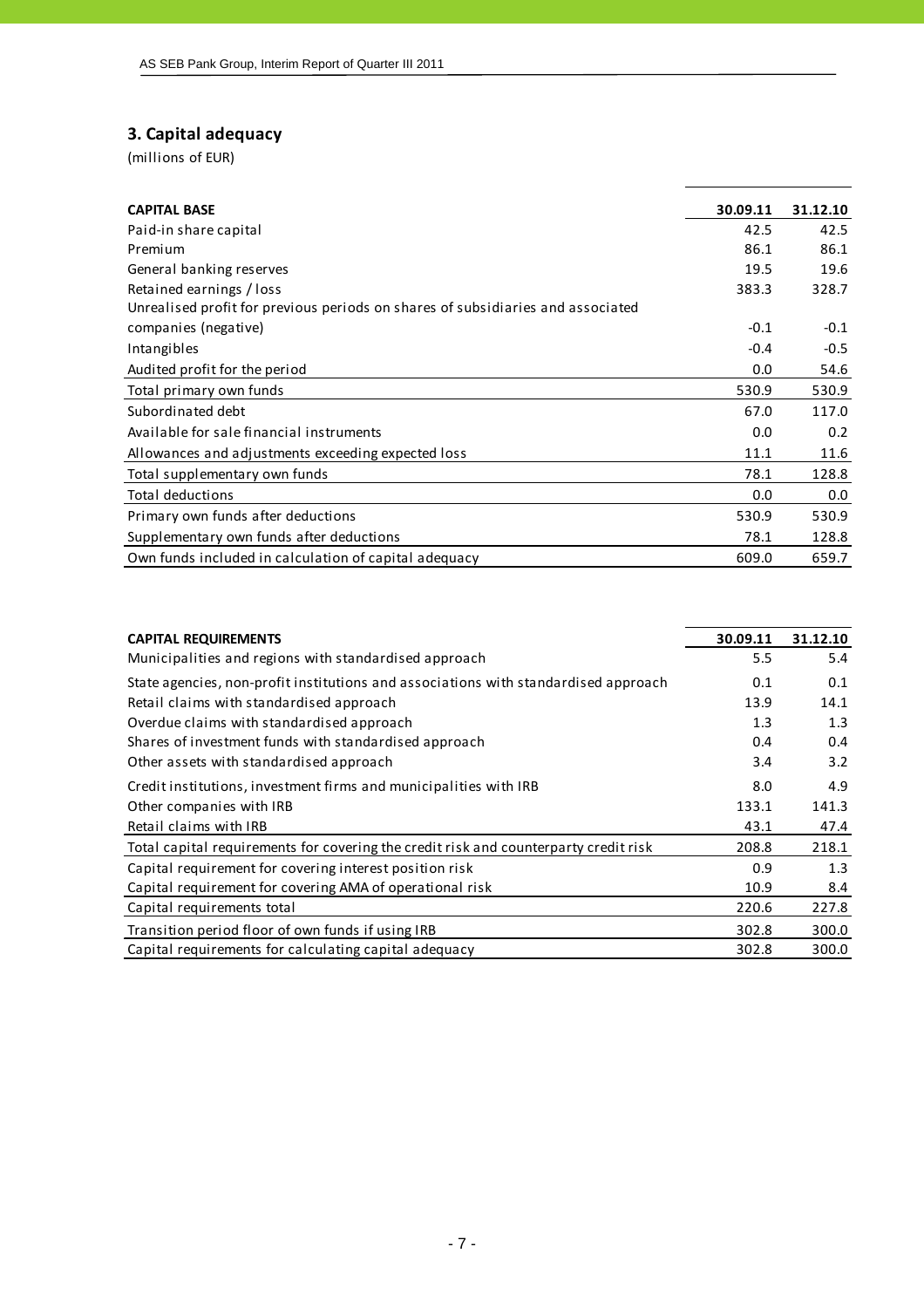### **CAPITAL RATIOS**

|                         |       | 30.09.11 31.12.10 |
|-------------------------|-------|-------------------|
| Capital adequacy, %     | 20.11 | 21.99             |
| Tier 1 Capital Ratio, % | 17.53 | 17.69             |
| Tier 2 Capital Ratio, % | 2.58  | 4.30              |

**MEMBERS OF CONSOLIDATION GROUP, INCLUDED TO CAPITAL ADEQUACY CALCULATION**

AS SEB Pank AS SEB Liising Group AS SEB Varahaldus AS Bangalo AS SEB Enskilda (sold in March, 2011, no more in consolidation group)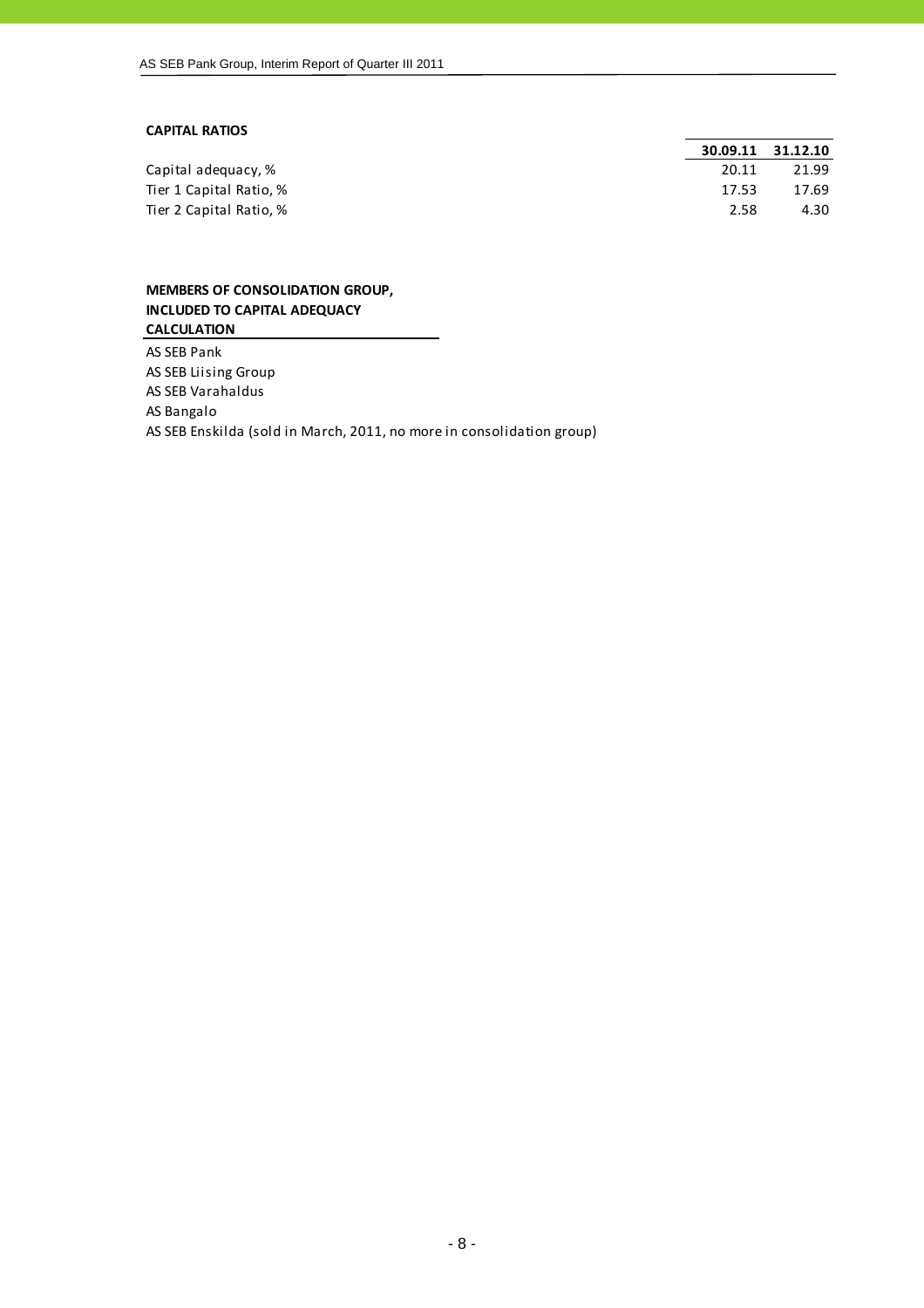## **4. Risk concentration**

| (millions of EUR)                                                                                                       | 30.09.11 | 31.12.10 | 30.09.10 |
|-------------------------------------------------------------------------------------------------------------------------|----------|----------|----------|
| Total claims against persons associated with the credit institution's<br>consolidation group                            | 1.1      | 1.1      | 1.1      |
| The share of claims of the persons associated with the credit<br>institution's consolidation group in net own funds, %, | 0.19     | 0.16     | 0.17     |
| Total of large exposure claims                                                                                          | 347.2    | 167.3    | 233.4    |
| The share of large exposure claims in net own funds, %                                                                  | 57.00    | 25.36    | 38.54    |
| Number of large exposure customers                                                                                      | 5        | 3        | 3        |

## **5. Key figures**

| (millions of EUR)                       |          |          |          |
|-----------------------------------------|----------|----------|----------|
|                                         | 30.09.11 | 31.12.10 | 30.09.10 |
| Net profit                              | 76.2     | 54.5     | 19.6     |
| Average equity                          | 569.9    | 504.4    | 486.9    |
| Return on equity (ROE), %               | 17.83    | 10.81    | 5.38     |
| Average assets                          | 4,281.9  | 4,540.3  | 4,544.9  |
| Return on assets (ROA), %               | 2.37     | 1.20     | 0.58     |
| Net interest income                     | 65.5     | 75.2     | 54.4     |
| Average interest earning assets         | 4,144.7  | 4,375.9  | 4,377.0  |
| Net interest margin (NIM), %            | 2.11     | 1.72     | 1.66     |
| Spread, %                               | 1.96     | 1.58     | 1.51     |
| Cost / Income ratio, %                  | 45.9     | 49.1     | 51.4     |
| Ratio of individually impaired loans, % | 2.65     | 3.51     | 4.34     |

## **Explanations**

Return on equity (ROE) = Net profit / Average equity \* 100 Average equity = (Equity of current period end + Equity of previous year end) / 2 Return on assets (ROA) = Net profit / Average assets \* 100 Average assets = (Assets of current period end + Assets of previous year end) / 2 Cost of interest bearing liabilities = Interest expenses / Average interest bearing liabilities \* 100 Cost / Income Ratio = Total Operating Expenses / Total Income \* 100 Spread = Yield on interest earning assets ‐ Cost of interest bearing liabilities Ratio of individually impaired loans = Individually impaired loans / Loans to customers \* 100 Net interest margin (NIM) = Net interest income / Average interest earning assets \* 100 Yield on interest earning assets = Interest income / Average interest earning assets \* 100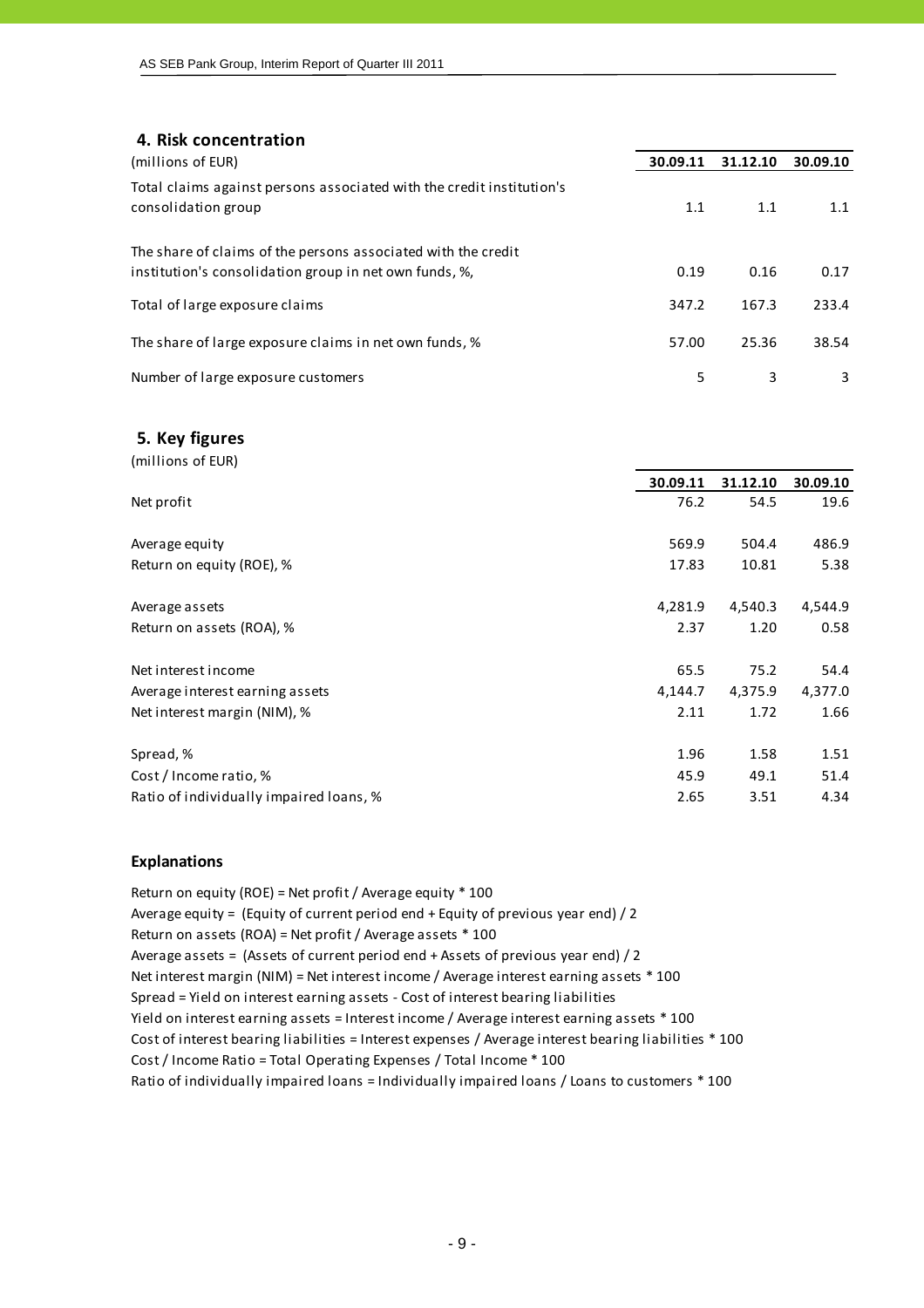#### **Interest earning assets:**

Balances with central bank Loans and advances to credit institutions (all without accrued interests) Loans and advances to customers

#### **Interest bearing liabilities:**

Due to credit institutions Due to customers Loan funds Issued debt securities Subordinated loans (all without accrued interests)

#### **Total Operating Expenses:**

Personnel expenses Other expenses Depreciation, amortisation and impairment of tangible and intangible assets

#### **Total Income:**

Net interest income Net fee and commission income Net income from foreign exchange Gains less losses from financial assets at fair value through profit or loss Income from insurance activities Income from dividends Gains less losses from investment securities Share of profit of associates Other income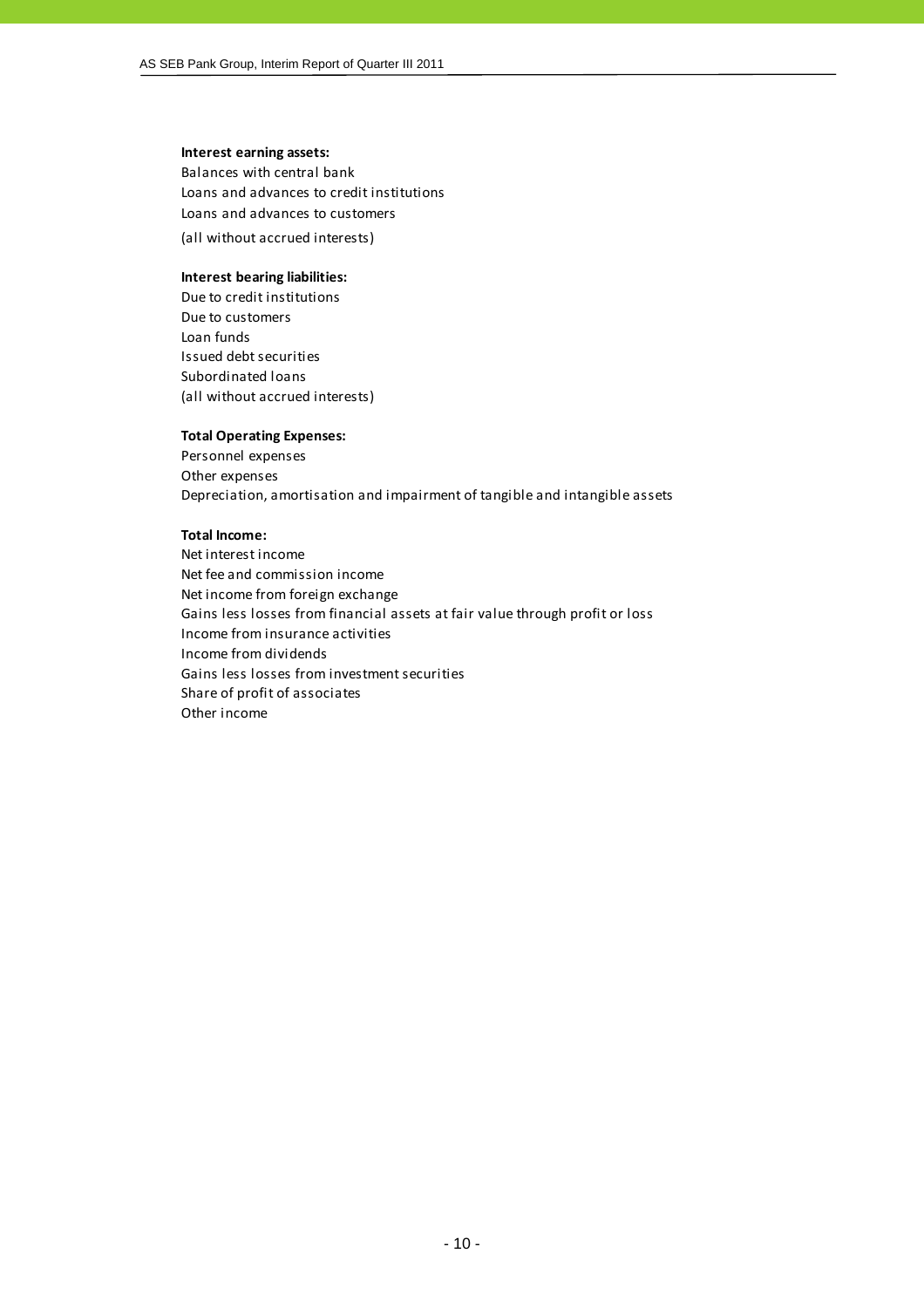## **III. Consolidated financial statements**

# **1. Consolidated income statement**

|                                                          |             | 2011     | 2011    | 2010         |         |
|----------------------------------------------------------|-------------|----------|---------|--------------|---------|
|                                                          | <b>Note</b> | 9 months |         | QIII9 months | QIII    |
| Interest and similar income                              | 2           | 95.5     | 33.7    | 93.2         | 29.8    |
| Interest expenses and similar charges                    | 3           | $-30.0$  | $-10.7$ | $-38.8$      | $-11.4$ |
| Net Interest Income                                      |             | 65.5     | 23.0    | 54.4         | 18.4    |
| Fee and commission income                                | 4           | 39.1     | 12.4    | 39.0         | 13.2    |
| Fee and commission expense                               | 5           | $-10.3$  | $-3.4$  | $-10.4$      | $-3.6$  |
| Net fee and commission income                            |             | 28.8     | 9.0     | 28.6         | 9.6     |
| Net income from foreign exchange                         |             | 3.5      | 1.4     | 5.3          | 1.8     |
| Gains less losses from financial assets at fair value    |             |          |         |              |         |
| through profit or loss                                   |             | 1.1      | 0.4     | $-1.4$       | $-0.7$  |
| Income from dividends                                    |             | 0.0      | 0.0     | 0.0          | $-0.1$  |
| Other income                                             |             | 0.5      | 0.2     | 1.1          | 0.4     |
| Personnel expenses                                       |             | $-27.0$  | $-9.1$  | $-26.9$      | $-9.3$  |
| Other expenses                                           |             | $-16.3$  | $-5.0$  | $-16.5$      | $-5.7$  |
| Depreciation, amortisation and impairment of tangible    |             |          |         |              |         |
| and intangible assets                                    |             | $-2.3$   | $-0.7$  | $-2.5$       | $-0.8$  |
| Profit before impairment losses on loans and advances    |             | 53.8     | 19.2    | 42.1         | 13.6    |
| Impairment losses on loans and advances                  | 6           | 22.4     | 6.9     | $-25.8$      | 0.6     |
| Profit before income tax                                 |             | 76.2     | 26.1    | 16.3         | 14.2    |
| Income tax                                               |             | 0.0      | 0.0     | 0.0          | 0.0     |
| Net profit from continued operations                     |             | 76.2     | 26.1    | 16.3         | 14.2    |
| Net profit from discontinued operations                  | 11          | 0.0      | 0.0     | 3.3          | 0.0     |
| Net profit                                               |             | 76.2     | 26.1    | 19.6         | 14.2    |
| Profit attributable to:                                  |             |          |         |              |         |
| Sole equity holder of the parent entity (total)          |             | 76.2     | 26.1    | 19.6         | 14.2    |
| -Net profit from continued operations                    |             | 76.2     | 26.1    | 16.3         | 14.2    |
| -Net profit from discontinued operations                 |             | 0.0      | 0.0     | 3.3          | 0.0     |
|                                                          |             | 76.2     | 26.1    | 19.6         | 14.2    |
| 2. Consolidated statement of comprehensive income        |             |          |         |              |         |
|                                                          |             | 2011     |         | 2010         |         |
|                                                          |             | 9 months |         | QIII9 months | QIII    |
| Net profit                                               |             | 76.2     | 26.1    | 19.6         | 14.2    |
| Other comprehensive income                               |             |          |         |              |         |
| Revaluation of available-for-sale financial assets       |             | $-0.4$   | 0.0     | $-0.1$       | 0.0     |
| Total other comprehensive income/expense                 |             | $-0.4$   | 0.0     | $-0.1$       | $0.0\,$ |
| <b>Total comprehensive income</b>                        |             | 75.8     | 26.1    | 19.5         | 14.2    |
| Sole equity holder of the parent entity (total)          |             | 75.8     | 26.1    | 19.5         | 14.2    |
| -Total comprehensive income from continued operations    |             | 75.8     | 26.1    | 16.2         | 14.2    |
| -Total comprehensive income from discontinued operations |             | 0.0      | 0.0     | 3.3          | 0.0     |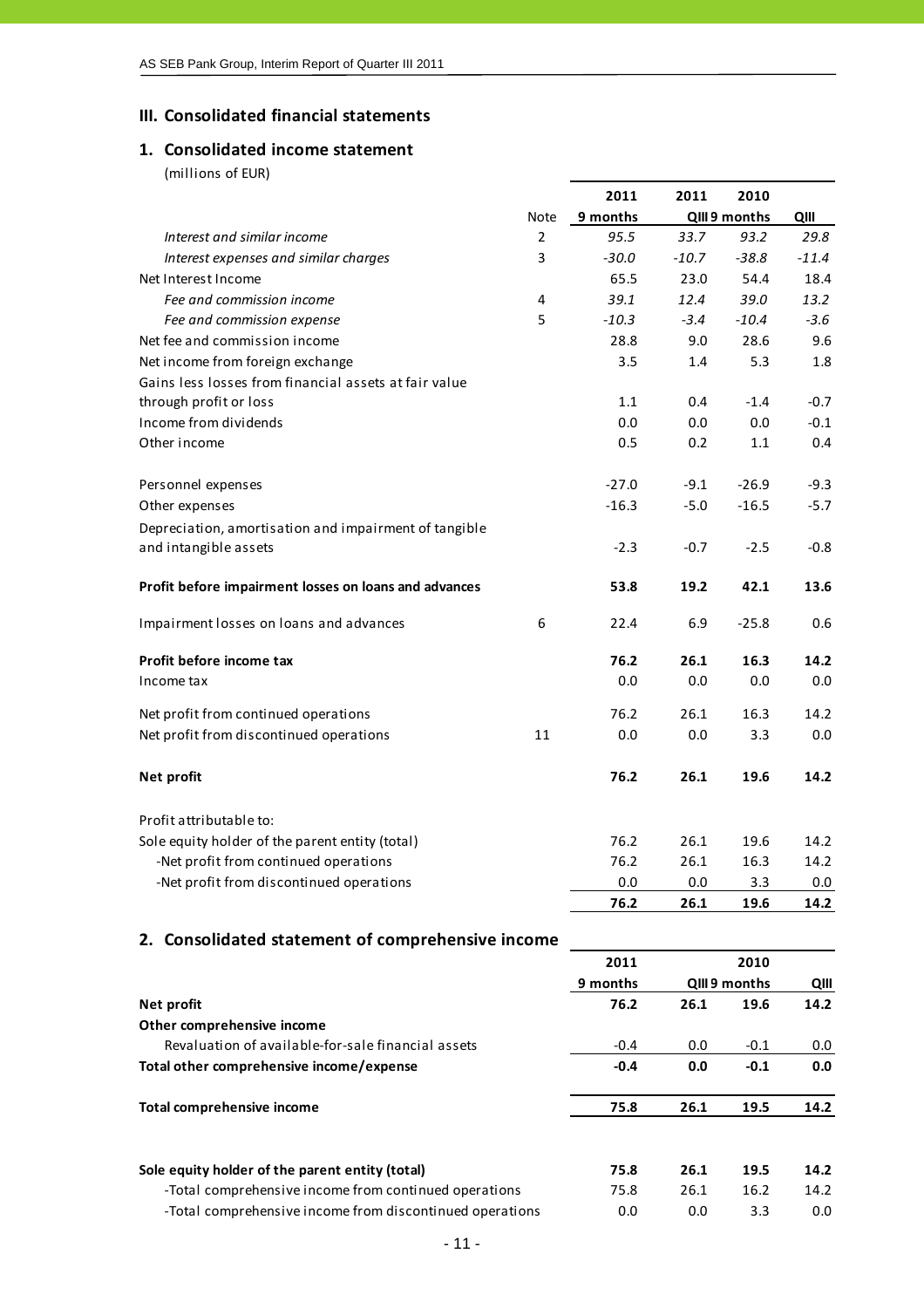# **3. Consolidated statement of financial position**

| (millions of EUR)                         |          |          |
|-------------------------------------------|----------|----------|
|                                           | 30.09.11 | 31.12.10 |
| <b>ASSETS</b>                             |          |          |
| Cash                                      | 36.2     | 38.9     |
| Balances with central bank                | 47.4     | 316.2    |
| Loans and advances to credit institutions | 466.6    | 279.5    |
| Loans and advances to customers           | 3,586.8  | 3,606.7  |
| Financial assets held for trading         | 19.8     | 21.9     |
| Available-for-sale financial assets       | 4.8      | 5.0      |
| Other assets                              | 68.6     | 47.8     |
| Investments in associates                 | 0.5      | 0.4      |
| Intangible assets                         | 0.4      | 0.5      |
| Property, plant and equipment             | 6.9      | 7.3      |
| Investment properties                     | 0.0      | 1.6      |
| <b>TOTAL ASSETS</b>                       | 4,238.0  | 4,325.8  |

## **LIABILITIES AND SHAREHOLDERS' EQUITY**

| Due to credit institutions                                 | 1,033.8 | 1,419.4 |
|------------------------------------------------------------|---------|---------|
| Due to customers                                           | 2,403.7 | 2,149.4 |
| Loan funds                                                 | 20.6    | 13.3    |
| Other liabilities                                          | 79.2    | 72.1    |
| Financial liabilities at fair value through profit or loss | 20.7    | 22.3    |
| Provisions                                                 | 4.5     | 0.3     |
| Subordinated loans                                         | 67.5    | 117.2   |
| <b>Total Liabilities</b>                                   | 3,630.0 | 3,794.0 |
| Share capital                                              | 42.5    | 42.5    |
| Share premium                                              | 86.1    | 86.1    |
| Other reserves                                             | 19.5    | 19.9    |
| Retained earnings                                          | 459.9   | 383.3   |
|                                                            |         |         |
| <b>Total shareholders' equity</b>                          | 608.0   | 531.8   |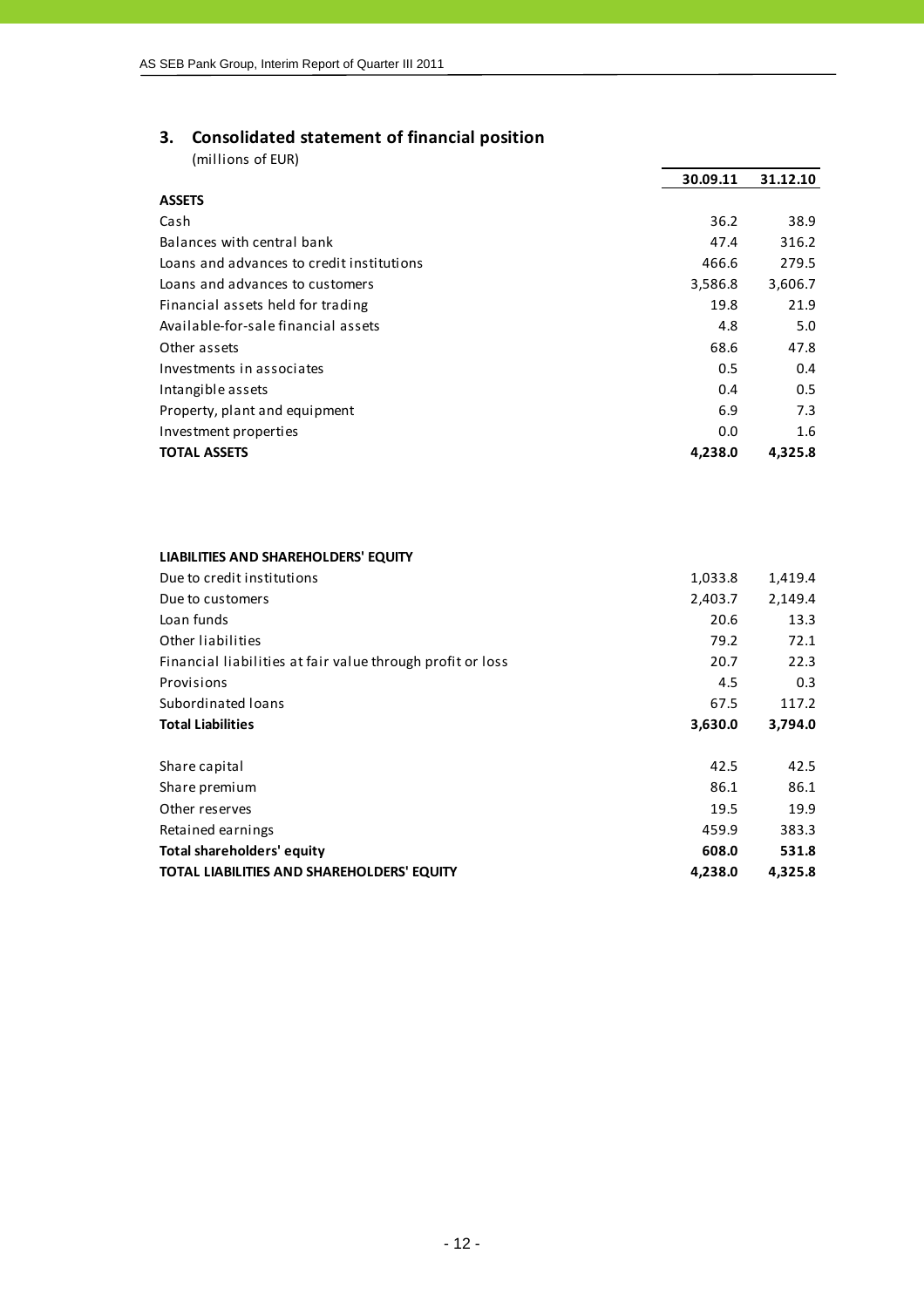## **4. Consolidated cash flow statement**

|                                                                                 | 2011     | 2010     |
|---------------------------------------------------------------------------------|----------|----------|
|                                                                                 | 9 months | 9 months |
| I. Cash flows from operating activities                                         |          |          |
| Interest received                                                               | 94.0     | 93.0     |
| Interest paid                                                                   | $-30.1$  | $-40.8$  |
| Fee and commission received                                                     | 39.1     | 39.0     |
| Fee and commission paid                                                         | $-10.3$  | $-10.4$  |
| Net trading income and other operating income                                   | 2.5      | 39.9     |
| Personnel expenses and other operating expenses                                 | $-40.6$  | $-40.0$  |
| Revaluation adjustments                                                         | 0.0      | $-0.1$   |
| Cash flows from operating activities before changes in the operating assets     |          |          |
| and liabilities                                                                 | 54.6     | 80.6     |
| Changes in operating assets:                                                    |          |          |
| Loans and advances to credit institutions and mandatory reserve in central bank | $-188.3$ | 150.9    |
| Loans and advances to customers                                                 | 43.4     | 236.5    |
| Other assets                                                                    | $-0.7$   | 2.5      |
| <b>Changes of operating liabilities:</b>                                        |          |          |
| Due to credit institutions                                                      | $-374.8$ | $-349.9$ |
| Due to customers                                                                | 253.7    | 2.1      |
| Loan funds                                                                      | 7.3      | $-1.3$   |
| Other liabilities                                                               | $-0.1$   | $-37.8$  |
|                                                                                 |          |          |
| Cash flow from (used in) operating activities                                   | $-204.9$ | 83.6     |
| II. Cash flows from investing activities                                        |          |          |
| Net increase-/decrease+ of investment portfolio securities                      | 0.1      | 68.8     |
| Proceeds from sale and liquidation of associates                                | 0.0      | 0.3      |
| Purchase of investment properties, tangible and intangible assets               | $-2.0$   | $-1.7$   |
| Proceeds from sale of investment properties, tangible and intangible assets     | 1.8      | 2.3      |
| Cash flow from (used in) investing activities, continued operations             | $-0.1$   | 69.7     |
| Cash flow from (used in) investing activities, discontinued operations          | 0.0      | 3.3      |
| III. Cash flows from financing activities                                       |          |          |
| Repurchasing of debt securities                                                 | 0.0      | $-0.5$   |
| Repayments of subordinated loans                                                | $-50.0$  | $-50.0$  |
| Cash used in financing activities                                               | $-50.0$  | $-50.5$  |
|                                                                                 |          |          |
| Net decrease/increase in cash and cash equivalents                              | $-255.0$ | 106.1    |
| Cash and cash equivalents at the beginning of period                            | 562.0    | 405.3    |
| Effect of exchange rate changes on cash and cash equivalents                    | 0.1      | $-0.1$   |
| Cash and cash equivalents at the end of period                                  | 307.1    | 511.3    |

| Cash and cash equivalents includes:                      | 30.09.11 | 30.09.10 |
|----------------------------------------------------------|----------|----------|
| Cash on hand                                             | 36.2     | 37.5     |
| Balances with the central bank without mandatory reserve | 0.5      | 163.2    |
| Liquid deposits in other credit institutions             | 270.2    | 309.9    |
| Trading portfolio                                        | 0.2      | 0.7      |
|                                                          | 307.1    | 511.3    |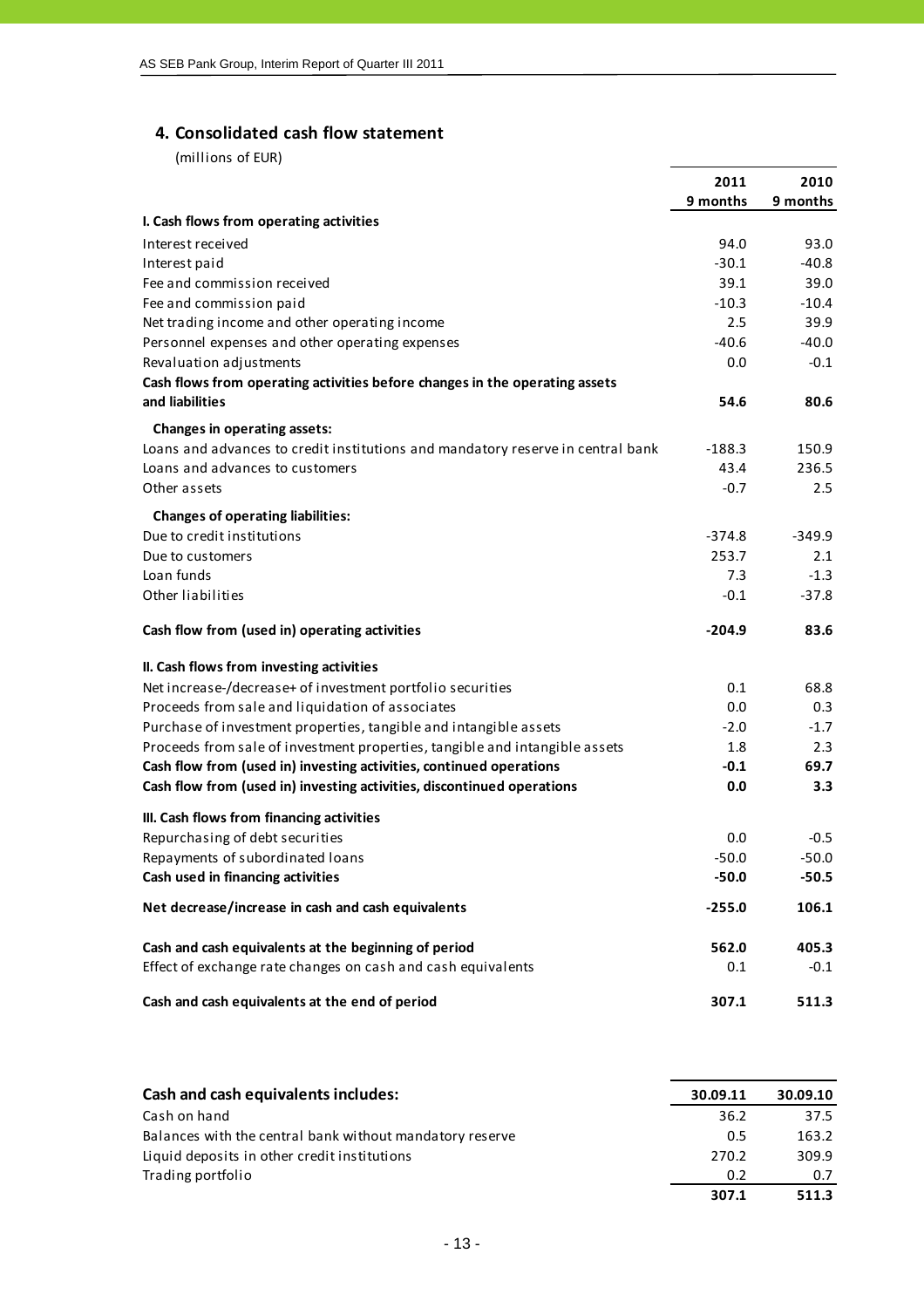# **5. Changes in consolidated shareholders' equity**

|                                                                 |               |              |                 |                 | <b>Total</b>  |
|-----------------------------------------------------------------|---------------|--------------|-----------------|-----------------|---------------|
|                                                                 |               | <b>Share</b> |                 | <b>Retained</b> | shareholders' |
|                                                                 | Share capital | premium      | <b>Reserves</b> | profit          | equity        |
| Year beginning 01.01.2010                                       | 42.5          | 86.1         | 21.2            | 327.2           | 477.0         |
| Statutory reserve                                               | 0.0           | 0.0          | $-1.2$          | 1.2             | 0.0           |
| Net profit                                                      | 0.0           | 0.0          | 0.0             | 19.6            | 19.6          |
| Other                                                           | 0.0           | 0.0          | 0.0             | 0.2             | 0.2           |
| Other comprehensive income:<br>Net change in available-for-sale |               |              |                 |                 |               |
| financial assets                                                | 0.0           | 0.0          | $-0.1$          | 0.0             | $-0.1$        |
| Total other comprehensive income                                | 0.0           | 0.0          | $-0.1$          | 0.0             | $-0.1$        |
| Final balance 30.09.2010                                        | 42.5          | 86.1         | 19.9            | 348.2           | 496.7         |
|                                                                 |               |              |                 |                 |               |
| Year beginning 01.01.2011                                       | 42.5          | 86.1         | 20.0            | 383.2           | 531.8         |
| Statutory reserve                                               | 0.0           | 0.0          | $-0.1$          | 0.1             | 0.0           |
| Net profit                                                      | 0.0           | 0.0          | 0.0             | 76.2            | 76.2          |
| Other                                                           | 0.0           | 0.0          | 0.0             | 0.4             | 0.4           |
| Other comprehensive income:                                     |               |              |                 |                 |               |
| Net change in available-for-sale                                |               |              |                 |                 |               |
| financial assets                                                | 0.0           | 0.0          | $-0.4$          | 0.0             | $-0.4$        |
| Total other comprehensive expense                               | 0.0           | 0.0          | $-0.4$          | 0.0             | $-0.4$        |
| Final balance 30.09.2011                                        | 42.5          | 86.1         | 19.5            | 459.9           | 608.0         |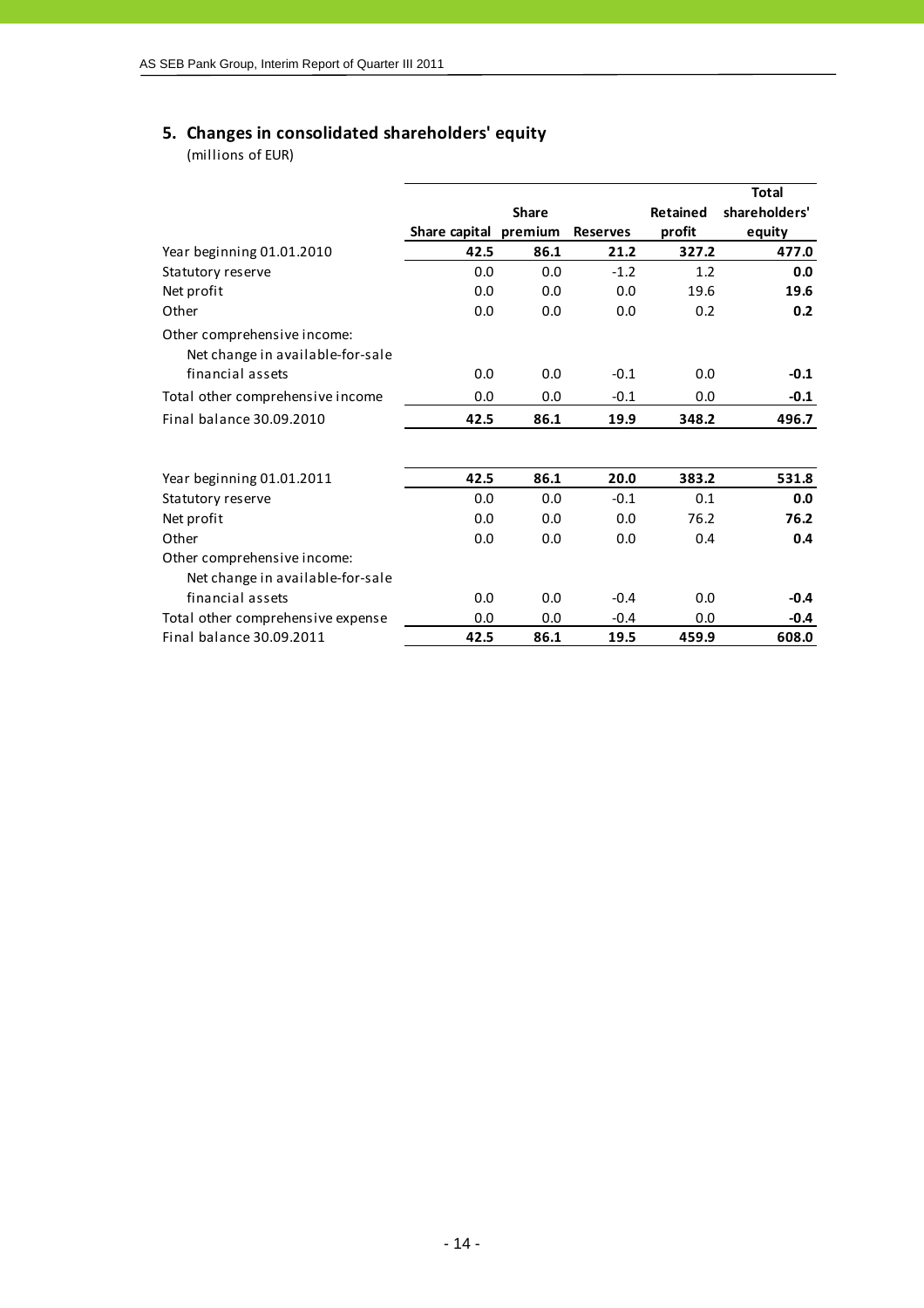# **6. Contingent assets and liabilities and commitments**

(millions of EUR)

| 30.09.11                          |               | <b>Contract amount</b> | <b>Balance value</b> |                    |  |
|-----------------------------------|---------------|------------------------|----------------------|--------------------|--|
|                                   | <b>Assets</b> | <b>Liabilities</b>     | <b>Assets</b>        | <b>Liabilities</b> |  |
| 1. Irrevocable transactions       | 7.9           | 656.2                  | 0.0                  | 0.0                |  |
| 1.1. Guarantees and pledges       | 1.4           | 201.8                  | 0.0                  | 0.0                |  |
| incl. financial guarantees        | 0.0           | 74.0                   | 0.0                  | 0.0                |  |
| 1.2. Loan commitments             | 6.5           | 354.4                  | 0.0                  | 0.0                |  |
| 2. Derivatives                    | 599.6         | 598.7                  | 19.6                 | 20.7               |  |
| 2.1. Currency related derivatives | 216.0         | 216.0                  | 1.9                  | 1.9                |  |
| 2.2. Interest related derivatives | 341.4         | 341.3                  | 15.9                 | 15.9               |  |
| 2.3. Equity related derivatives*  | 42.2          | 41.4                   | 1.8                  | 2.9                |  |
|                                   | 607.5         | 1,254.9                | 19.6                 | 20.7               |  |

| 31.12.10                          | <b>Contract amount</b> |                    | <b>Balance value</b> |                    |  |
|-----------------------------------|------------------------|--------------------|----------------------|--------------------|--|
|                                   | <b>Assets</b>          | <b>Liabilities</b> | <b>Assets</b>        | <b>Liabilities</b> |  |
| 1. Irrevocable transactions       | 15.0                   | 476.4              | 0.0                  | 0.0                |  |
| 1.1. Guarantees and pledges       | 2.5                    | 197.5              | 0.0                  | 0.0                |  |
| incl. financial quarantees        | 0.0                    | 82.6               | 0.0                  | 0.0                |  |
| 1.2. Loan commitments             | 12.5                   | 278.9              | 0.0                  | 0.0                |  |
| 2. Derivatives                    | 784.0                  | 782.8              | 20.5                 | 22.3               |  |
| 2.1. Currency related derivatives | 388.8                  | 389.1              | 1.7                  | 2.0                |  |
| 2.2. Interest related derivatives | 345.6                  | 345.6              | 15.2                 | 15.2               |  |
| 2.3. Equity related derivatives*  | 49.6<br>48.1           |                    | 3.6                  | 5.1                |  |
|                                   | 799.0                  | 1,259.2            | 20.5                 | 22.3               |  |

\* Derivative transactions are executed to cover the client's position and the derivative risks are not taken to own portfolio. All risks arising from these transactions are fully mitigated with parent company. The equity option prices are calculated using for all input data (e.g. underlying prices or volumes) either independently sourced input (e.g. the underlying prices) or an independent price verification is performed on the next day to compare the values to independently sourced market data (e.g. for volumes).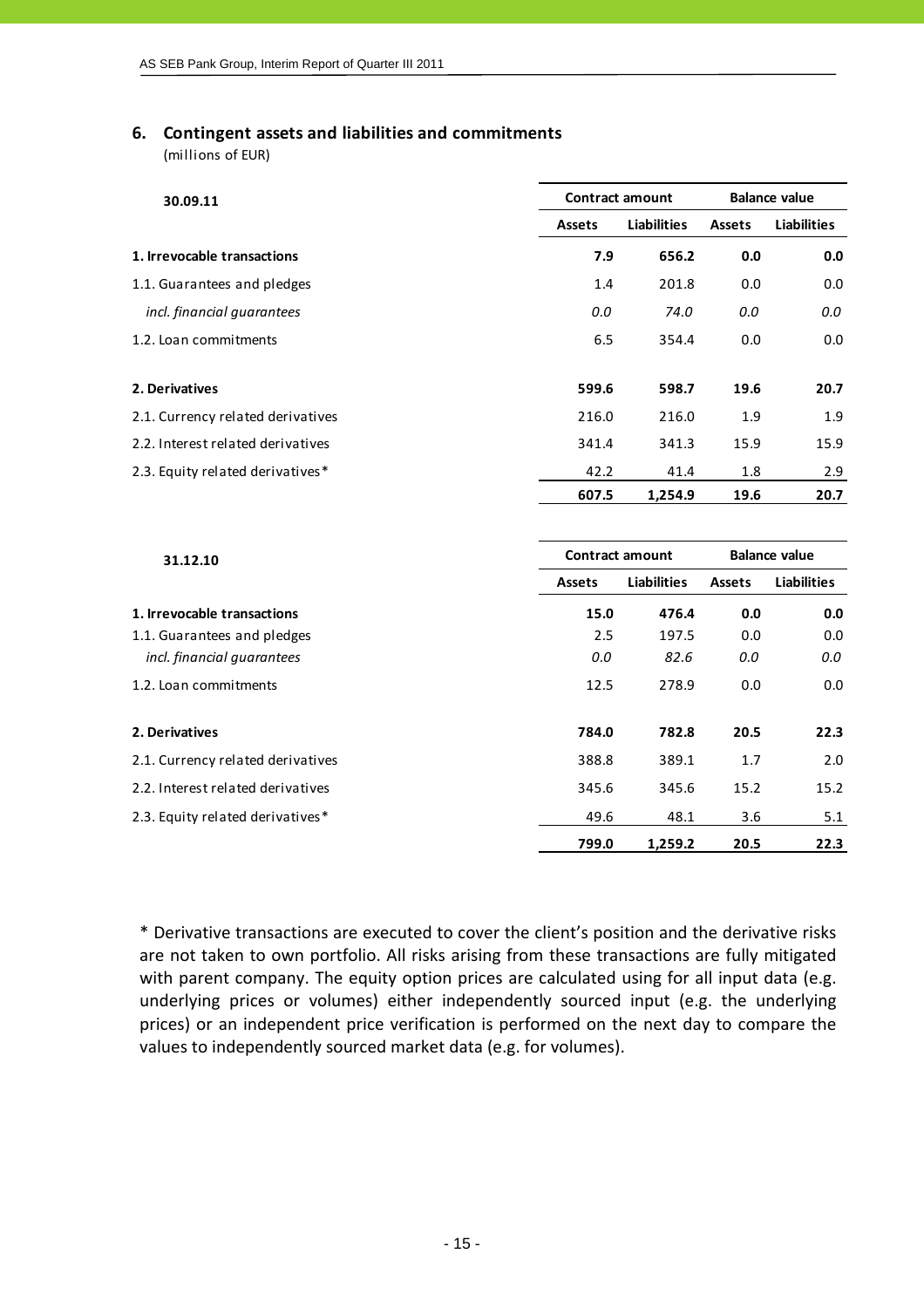## **Accounting principles**

The interim report of AS SEB Pank Group for Quarter III 2011 has been prepared in conformity with International Accounting Standard IAS 34 "Interim Financial Reporting" and the disclosure requirements, established by Eesti Pank.

The accounting principles, used in the interim report of AS SEB Pank Group for Quarter III 2011 are in conformity with the accounting principles used in the annual report for the year ended on 31 December 2010.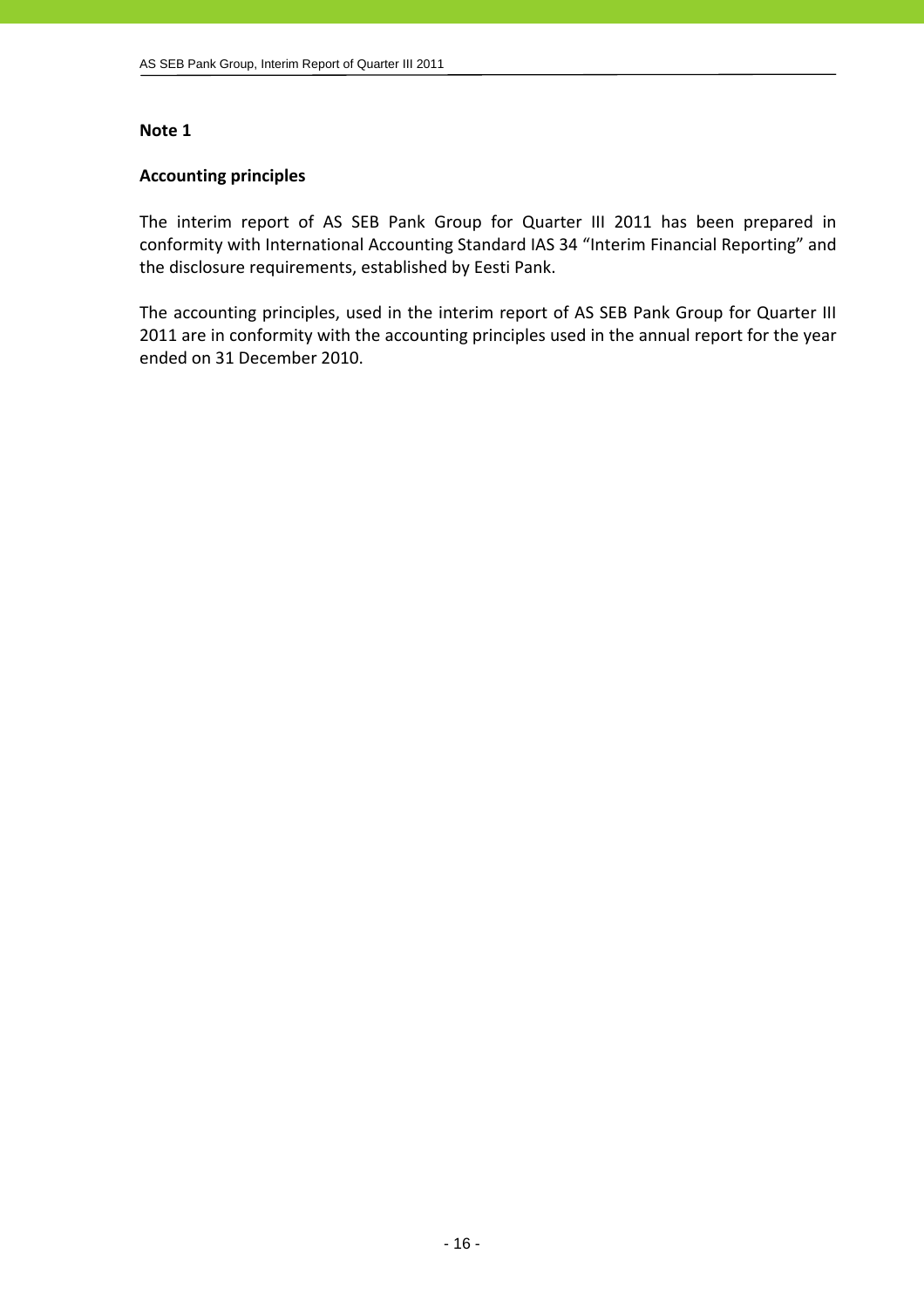#### **Interest and similar income**

(millions of EUR) **2011 2010**

|                           | 9 months | QIII | 9 months | QIII    |
|---------------------------|----------|------|----------|---------|
| Loans                     | 80.3     | 28.2 | 84.3     | 27.6    |
| Leasing                   | 12.6     | 4.3  | 7.5      | 1.7     |
| Deposits with other banks | 2.5      | 1.2  | 1.3      | 0.5     |
| Fixed income securities   | 0.1      | 0.0  | 0.1      | $0.0\,$ |
|                           | 95.5     | 33.7 | 93.2     | 29.8    |

## **Note 3**

## **Interest expenses and similar charges**

(millions of EUR) **2011 2010**

|                                | 9 months | QIII    | 9 months | QIII    |
|--------------------------------|----------|---------|----------|---------|
| Credit institutions            | $-17.0$  | $-5.6$  | $-22.6$  | $-7.0$  |
| Time and other saving deposits | $-7.6$   | $-3.1$  | $-11.5$  | $-2.9$  |
| Demand deposits                | $-3.6$   | $-1.5$  | $-2.3$   | $-0.7$  |
| Subordinated debts             | $-1.5$   | $-0.4$  | $-2.1$   | $-0.7$  |
| Loan funds                     | $-0.3$   | $-0.1$  | $-0.3$   | $-0.1$  |
|                                | $-30.0$  | $-10.7$ | $-38.8$  | $-11.4$ |

## **Note 4**

## **Fee and commission income**

| (millions of EUR)                             | 2011     |      | 2010     |      |
|-----------------------------------------------|----------|------|----------|------|
|                                               | 9 months | QIII | 9 months | QIII |
| Credit and payment cards                      | 14.6     | 4.8  | 14.2     | 5.1  |
| Securities market services                    | 9.5      | 3.0  | 8.8      | 2.9  |
| Transaction fees                              | 4.0      | 1.4  | 5.5      | 1.8  |
| Credit contracts*                             | 3.1      | 1.1  | 3.0      | 1.0  |
| Non-life insurance brokerage fees             | 2.7      | 0.3  | 1.8      | 0.6  |
| Other settlement fees                         | 1.5      | 0.5  | 1.4      | 0.5  |
| Income from leasing agreements (full service) | 1.1      | 0.3  | 1.2      | 0.4  |
| Income from electronic channels               | 0.9      | 0.3  | 0.8      | 0.3  |
| Cash handling fees                            | 0.7      | 0.3  | 0.8      | 0.2  |
| Corporate Finance fees                        | 0.0      | 0.0  | 0.3      | 0.0  |
| Commodity futures fees                        | 0.1      | 0.0  | 0.0      | 0.0  |
| Other                                         | 0.9      | 0.4  | 1.2      | 0.4  |
|                                               | 39.1     | 12.4 | 39.0     | 13.2 |

\*Credit contracts include loan, leasing, letter of credit and guarantee contracts, which are short‐term and do not constitute interest income, but are of administrative nature for arrangement reorganisation of credits.

## **Note 5**

| Fee and commission expense                    |          |        |          |        |
|-----------------------------------------------|----------|--------|----------|--------|
| (millions of EUR)                             | 2011     |        | 2010     |        |
|                                               | 9 months | QIII   | 9 months | QIII   |
| Credit and payment cards                      | $-5.5$   | $-1.8$ | $-5.4$   | $-2.0$ |
| Cash collecting fees                          | $-1.5$   | $-0.5$ | $-1.3$   | $-0.4$ |
| Expenses to leasing agreements (full service) | $-1.4$   | $-0.5$ | $-0.9$   | $-0.3$ |
| Securities market                             | $-0.9$   | $-0.3$ | $-0.9$   | $-0.3$ |
| Transaction fees                              | $-0.5$   | $-0.2$ | $-0.7$   | $-0.2$ |
| Expenses of electronic channels               | $-0.4$   | $-0.1$ | $-0.5$   | $-0.2$ |
| Other                                         | $-0.1$   | 0.0    | $-0.7$   | $-0.2$ |
|                                               | $-10.3$  | $-3.4$ | $-10.4$  | $-3.6$ |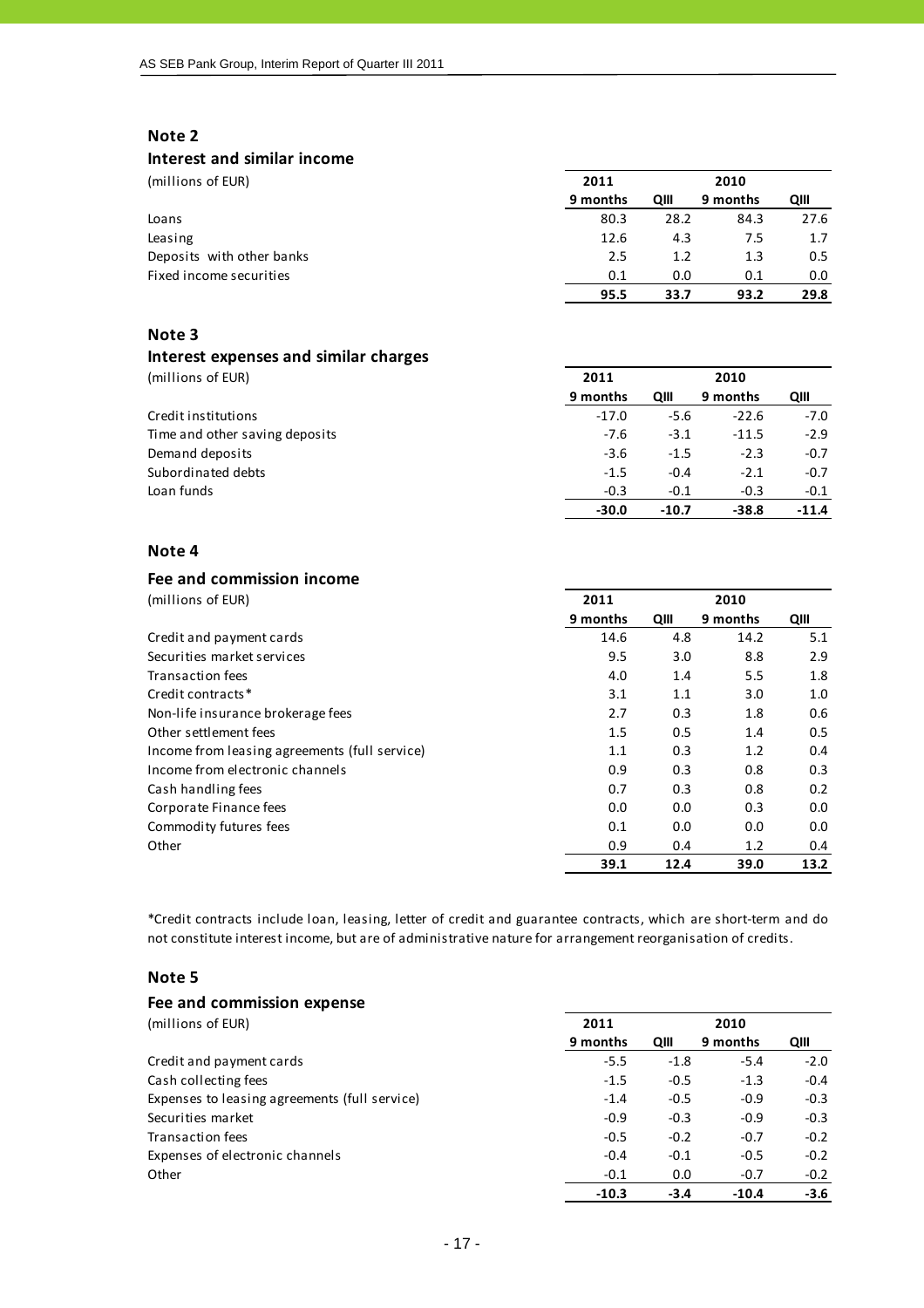# **Impairment losses on loans and advances**

| (millions of EUR)                                  | 2011     |        | 2010     |        |
|----------------------------------------------------|----------|--------|----------|--------|
|                                                    | 9 months | QIII   | 9 months | QIII   |
| <b>Impairment losses</b>                           | 26.7     | 6.0    | $-25.5$  | 0.6    |
| impairment losses of reporting period              | $-10.8$  | $-1.8$ | $-47.9$  | $-7.3$ |
| recoveries from write-offs                         | 0.1      | 0.0    | 0.1      | 0.0    |
| decreasing of impairment losses of previous period | 37.4     | 7.8    | 22.3     | 7.9    |
| Impairment losses for contingent liabilities       | $-4.3$   | 0.9    | $-0.3$   | 0.0    |
|                                                    | 22.4     | 6.9    | $-25.8$  | 0.6    |

## **Note 7**

## **Allowances on loans and advances**

(millions of EUR)

|                                             | 30.09.11 | 31.12.10 |
|---------------------------------------------|----------|----------|
| At the beginning of period (January, 1)     | 179.5    | 195.3    |
| Allowances of reporting period              | 10.8     | 55.7     |
| Decreasing of allowances of previous period | $-37.4$  | $-47.1$  |
| Loans and advances written off              | $-10.7$  | $-24.6$  |
| Exchange rate adjustments                   | 0.0      | 0.2      |
| At the end of period (September, 30)        | 142.2    | 179.5    |
|                                             |          |          |
| Recoveries from write-offs                  | 0.1      | 0.2      |

## **Note 8**

## **Loans and advances to customers by remaining maturity**

|          | Less than<br>3 months months | vears | $3-12$ $1-5$ $5-10$<br>vears | Over 10<br>vears                          | Total |
|----------|------------------------------|-------|------------------------------|-------------------------------------------|-------|
| 30.09.11 |                              |       |                              | 208.3 490.9 1,402.5 1,364.5 120.6 3,586.8 |       |
| 31.12.10 |                              |       |                              | 207.6 387.6 1,465.5 542.8 1,003.2 3,606.7 |       |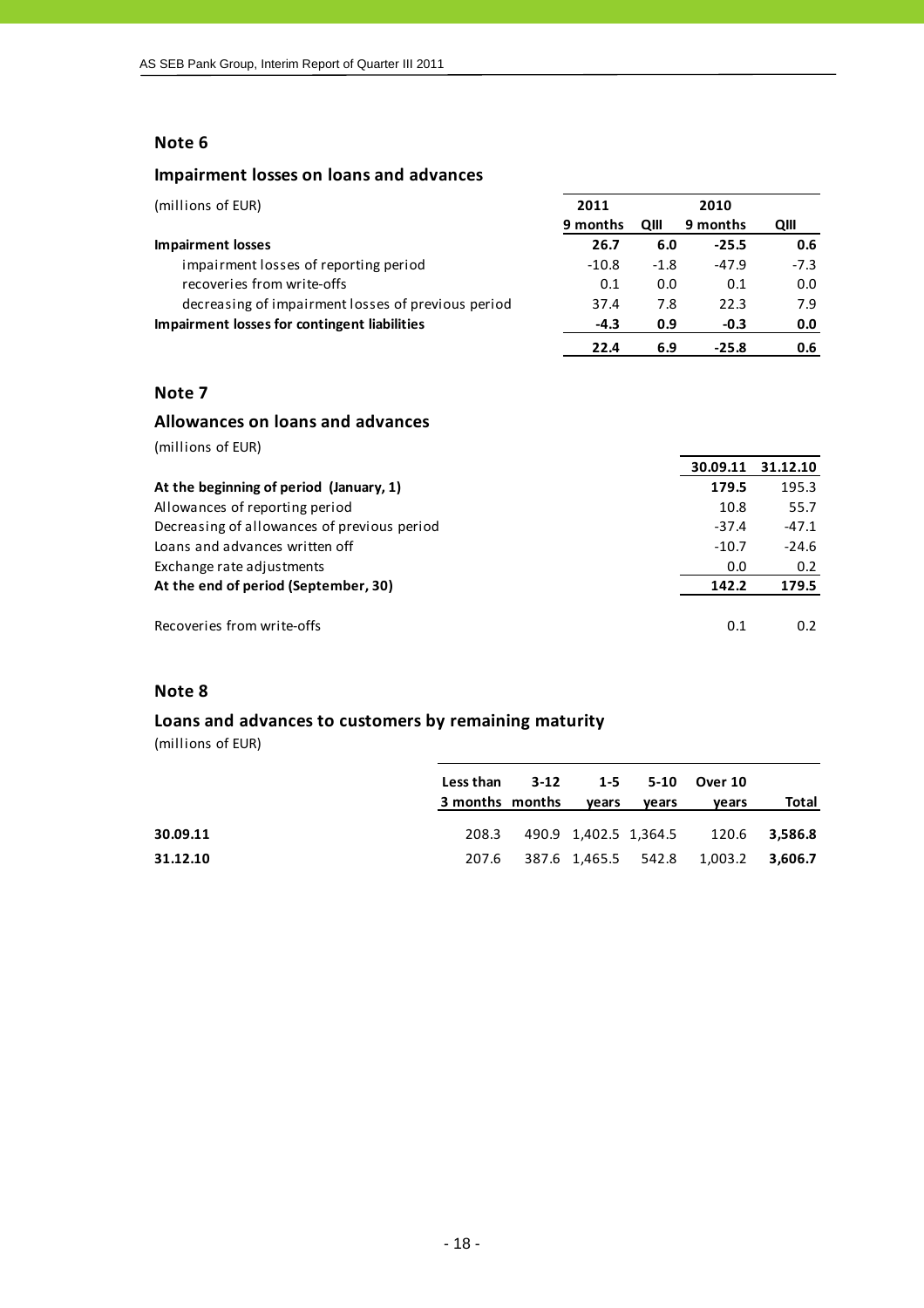## **Geographic concentration of financial assets and liabilities**

(millions of EUR)

|                      | Cash,        |           |         |        |         |          |         |             |             |             |
|----------------------|--------------|-----------|---------|--------|---------|----------|---------|-------------|-------------|-------------|
|                      | balances     |           |         |        |         |          |         |             |             |             |
|                      | with central |           |         |        |         |          |         |             |             |             |
|                      | bank, loans  |           |         |        |         |          |         |             |             |             |
| 30.09.11             | and          | Loans and |         |        |         | Due to   |         |             |             |             |
|                      | advances to  | advances  |         |        |         | credit   | Due to  |             |             | Contin-     |
|                      | credit       | to custo- | Securi- | Other  | Total   | institu- | custo-  | Other       | Total       | gent        |
|                      | institutions | mers      | ties    | assets | assets  | tions    | mers    | liabilities | liabilities | liabilities |
| Sweden               | 431.0        | 1.7       | 3.8     | 0.2    | 436.7   | 968.5    | 8.1     | 83.0        | 1,059.6     | 1.3         |
| Estonia              | 90.7         | 3,540.9   | 20.4    | 41.6   | 3,693.6 | 24.7     | 2,115.5 | 102.4       | 2,242.6     | 645.6       |
| United Kingdom       | 0.6          | 2.1       | 0.2     | 0.0    | 2.9     | 2.3      | 24.2    | 0.1         | 26.6        | 0.3         |
| Russia               | 1.8          | 0.5       | 0.0     | 0.0    | 2.3     | 0.2      | 15.5    | 0.1         | 15.8        | 0.1         |
| Germany              | 0.4          | 3.3       | 0.0     | 0.0    | 3.7     | 32.9     | 2.1     | 0.0         | 35.0        | 4.3         |
| <b>United States</b> | 1.3          | 0.8       | 0.4     | 0.0    | 2.5     | 0.1      | 50.0    | 0.0         | 50.1        | 0.1         |
| Canada               | 0.0          | 0.0       | 0.0     | 0.0    | 0.0     | 0.0      | 2.3     | 0.0         | 2.3         | 0.0         |
| Japan                | 0.0          | 0.0       | 0.0     | 0.0    | 0.0     | 0.0      | 0.4     | 0.0         | 0.4         | 0.0         |
| Finland              | 0.0          | 18.4      | 0.0     | 0.6    | 19.0    | 0.0      | 8.7     | 0.5         | 9.2         | 2.8         |
| Latvia               | 8.6          | 0.1       | 0.0     | 0.1    | 8.8     | 3.8      | 3.8     | 0.0         | 7.6         | 0.0         |
| Lithuania            | 4.8          | 0.0       | 0.0     | 0.1    | 4.9     | 0.5      | 6.2     | 0.0         | 6.7         | 0.0         |
| Luxembourg           | 0.5          | 0.0       | 0.0     | 0.4    | 0.9     | 0.1      | 0.0     | 0.0         | 0.1         | 0.0         |
| Netherlands          | 0.0          | 0.5       | 0.0     | 0.0    | 0.5     | 0.0      | 1.0     | 0.0         | 1.0         | 0.0         |
| Other Western Europe | 9.3          | 18.0      | 0.0     | 0.1    | 27.4    | 0.6      | 14.9    | 0.0         | 15.5        | 1.6         |
| Other Eastern Europe | 1.2          | 0.0       | 0.2     | 0.0    | 1.4     | 0.0      | 2.0     | 0.0         | 2.0         | 0.0         |
| Other countries      | 0.0          | 0.5       | 0.1     | 32.8   | 33.4    | 0.1      | 149.0   | 6.4         | 155.5       | 0.1         |
|                      | 550.2        | 3,586.8   | 25.1    | 75.9   | 4,238.0 | 1,033.8  | 2,403.7 | 192.5       | 3,630.0     | 656.2       |
|                      |              |           |         |        |         |          |         |             |             |             |
|                      | Cash,        |           |         |        |         |          |         |             |             |             |
|                      | balances     |           |         |        |         |          |         |             |             |             |
|                      | with central |           |         |        |         |          |         |             |             |             |
| 31.12.10             | bank, loans  |           |         |        |         |          |         |             |             |             |
|                      | and          | Loans and |         |        |         | Due to   |         |             |             |             |

| 31.12.10             | ~~~~~~~~~    |           |         |        |         |          |         |             |             |             |
|----------------------|--------------|-----------|---------|--------|---------|----------|---------|-------------|-------------|-------------|
|                      | and          | Loans and |         |        |         | Due to   |         |             |             |             |
|                      | advances to  | advances  |         |        |         | credit   | Due to  |             |             | Contin-     |
|                      | credit       | to custo- | Securi- | Other  | Total   | institu- | custo-  | Other       | Total       | gent        |
|                      | institutions | mers      | ties    | assets | assets  | tions    | mers    | liabilities | liabilities | liabilities |
| Sweden               | 258.5        | 2.2       | 5.6     | 0.3    | 266.6   | 1,324.0  | 9.6     | 132.2       | 1,465.8     | 1.2         |
| Estonia              | 355.2        | 3,568.9   | 21.2    | 47.9   | 3,993.2 | 14.6     | 1,891.0 | 88.3        | 1,993.9     | 465.5       |
| United Kingdom       | 0.6          | 1.9       | 0.2     | 0.0    | 2.7     | 1.4      | 28.3    | 0.1         | 29.8        | 0.3         |
| Russia               | 0.8          | 0.5       | 0.0     | 0.0    | 1.3     | 0.9      | 15.7    | 0.0         | 16.6        | 0.1         |
| Germany              | 0.3          | 2.2       | 0.0     | 0.0    | 2.5     | 69.9     | 3.5     | 0.0         | 73.4        | 5.5         |
| <b>United States</b> | 0.5          | 0.9       | 0.3     | 0.2    | 1.9     | 0.1      | 24.9    | 0.0         | 25.0        | 0.1         |
| Canada               | 0.0          | 0.0       | 0.0     | 0.0    | 0.0     | 0.0      | 0.7     | 0.1         | 0.8         | 0.0         |
| Japan                | 0.0          | 0.0       | 0.0     | 0.0    | 0.0     | 0.0      | 0.2     | 0.0         | 0.2         | 0.0         |
| Finland              | 0.2          | 18.6      | 0.0     | 0.0    | 18.8    | 0.0      | 8.5     | 0.0         | 8.5         | 2.1         |
| Latvia               | 7.0          | 0.1       | 0.0     | 0.0    | 7.1     | 2.4      | 2.4     | 0.0         | 4.8         | 0.0         |
| Lithuania            | 3.3          | 0.0       | 0.0     | 0.0    | 3.3     | 2.1      | 1.7     | $-0.1$      | 3.7         | 0.0         |
| Luxembourg           | 1.8          | 0.0       | 0.0     | 0.5    | 2.3     | 0.0      | 0.0     | 0.0         | 0.0         | 0.0         |
| Netherlands          | 0.0          | 0.6       | 0.0     | 0.0    | 0.6     | 0.0      | 0.2     | 0.0         | 0.2         | 0.0         |
| Other Western Europe | 5.3          | 10.1      | 0.0     | 0.0    | 15.4    | 3.9      | 23.7    | 0.0         | 27.6        | 1.6         |
| Other Eastern Europe | 1.1          | 0.0       | 0.0     | 0.0    | 1.1     | 0.0      | 1.6     | 0.0         | 1.6         | 0.0         |
| Other countries      | 0.0          | 0.7       | 0.0     | 8.3    | 9.0     | 0.1      | 137.4   | 4.6         | 142.1       | 0.0         |
|                      | 634.6        | 3,606.7   | 27.3    | 57.2   | 4,325.8 | 1,419.4  | 2,149.4 | 225.2       | 3,794.0     | 476.4       |

Contingent liabilities include guarantees and pledges, loan commitments, forwards, swaps, options, spots, interest rate based derivatives, revocable transactions, stand‐by loans, other revocable transactions, options of structured products and are presented in contract amount of contingent liabilities.

Securities include here financial assets held for trading, financial assets designated at fair value through profit or loss, available-for-sale financial assets, investments in associates.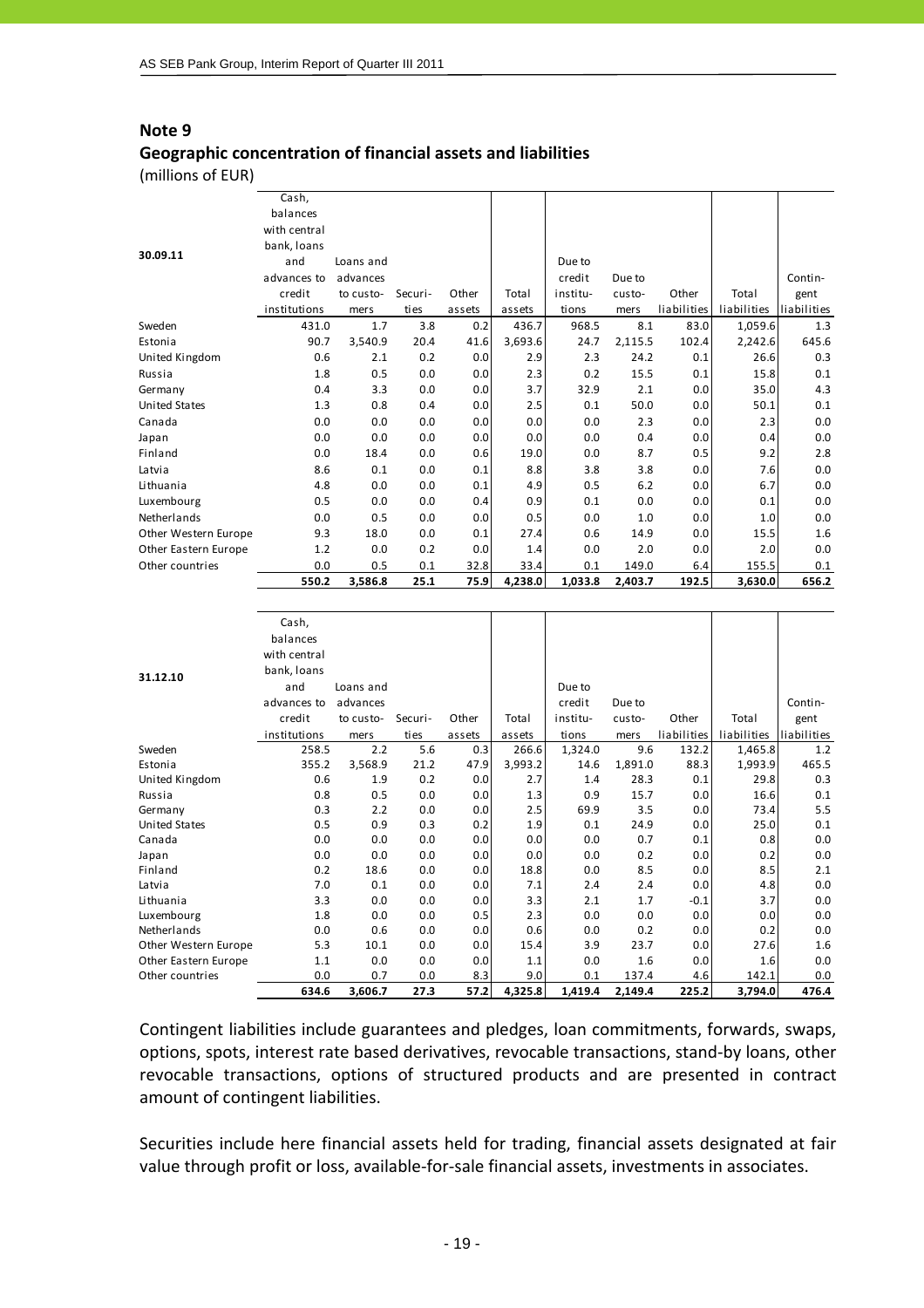# **Concentration of financial assets and liabilities by industry sector** (millions of EUR)

|                                              | In the statement of financial position |                   |                    |
|----------------------------------------------|----------------------------------------|-------------------|--------------------|
|                                              | Cash and loans to central              |                   | Contingent         |
| 30.09.11                                     | bank, credit institutions              |                   | <b>liabilities</b> |
|                                              | and customers                          | <b>Securities</b> |                    |
| Real estate                                  | 632.6                                  | 0.1               | 13.7               |
| Finance                                      | 554.5                                  | 3.8               | 16.1               |
| Industry                                     | 283.4                                  | 0.0               | 128.6              |
| Trading                                      | 186.6                                  | 0.0               | 71.0               |
| Energy, gas and steam plants                 | 117.3                                  | 0.0               | 135.5              |
| Agriculture, fishing, forestry               | 115.0                                  | 0.0               | 20.7               |
| Transport                                    | 107.3                                  | 0.0               | 51.8               |
| Government and state defence                 | 104.9                                  | 0.0               | 30.5               |
| Information and telecommunication            | 55.6                                   | 0.6               | 6.2                |
| Health services, social work                 | 50.3                                   | 0.0               | 6.3                |
| Hotels, restaurants                          | 49.7                                   | 0.0               | 0.7                |
| Construction                                 | 42.3                                   | 0.0               | 69.4               |
| Administration and assistance                | 39.4                                   | 0.0               | 6.6                |
| Professional, science and technical work     | 25.7                                   | 0.0               | 10.9               |
| Education                                    | 24.3                                   | 0.0               | 8.0                |
| Art, show business, leisure                  | 23.3                                   | 0.0               | 2.3                |
| Other government and social services         | 17.5                                   | 1.0               | 4.1                |
| Water supply, canalisation, waste management | 13.2                                   | 0.0               | 4.3                |
| Mining                                       | 2.5                                    | 0.0               | 0.5                |
| Individuals                                  | 1,833.8                                | 0.0               | 69.0               |
| Derivatives                                  | 0.0                                    | 19.6              | 0.0                |
| Allowances                                   | $-142.2$                               |                   |                    |
|                                              | 4,137.0                                | 25.1              | 656.2              |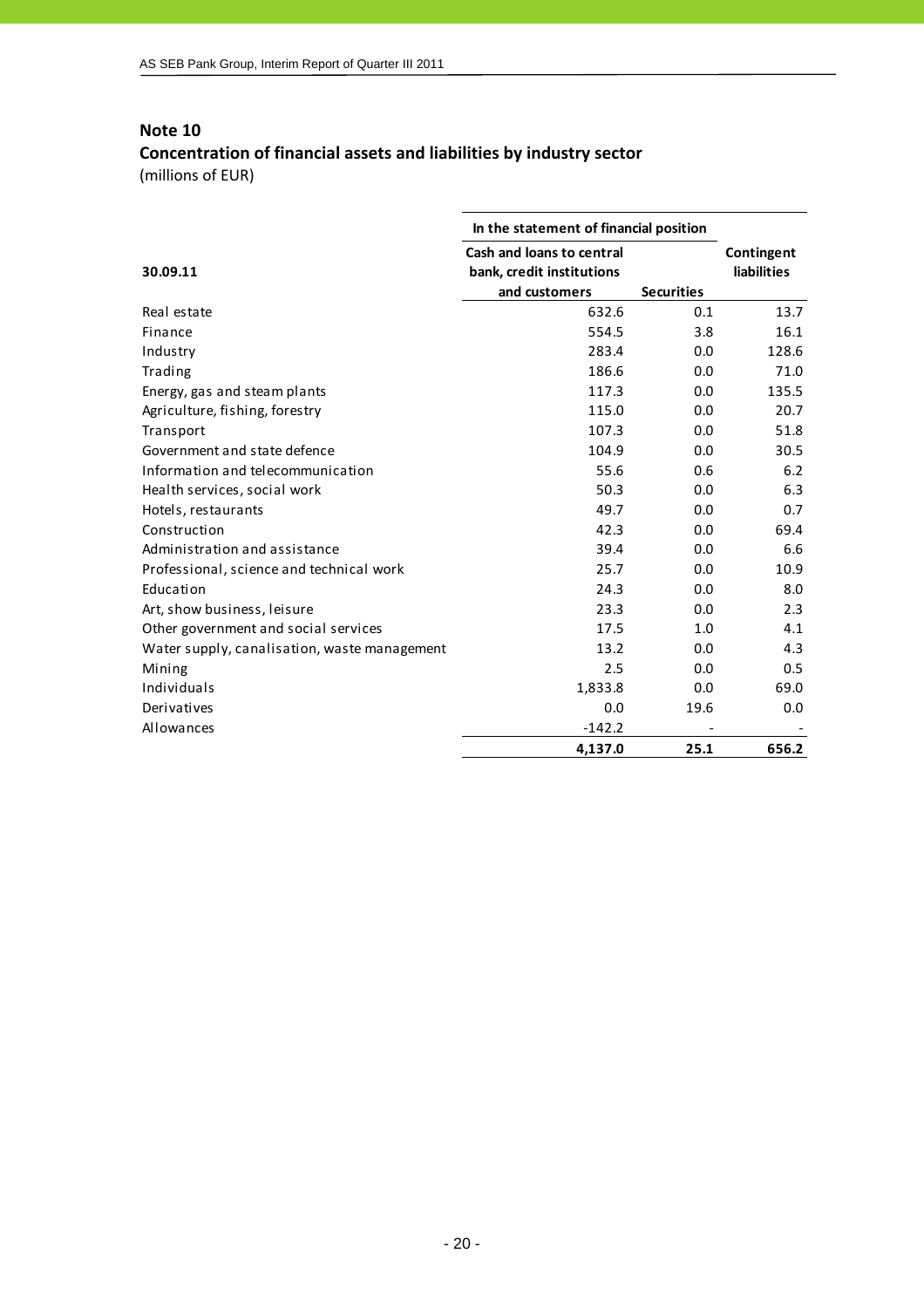|                                              | In the statement of financial position |                   |                    |
|----------------------------------------------|----------------------------------------|-------------------|--------------------|
|                                              | Cash and loans to central              |                   | Contingent         |
| 31.12.10                                     | bank, credit institutions              |                   | <b>liabilities</b> |
|                                              | and customers                          | <b>Securities</b> |                    |
| Real estate                                  | 671.8                                  | 0.1               | 6.7                |
| Finance                                      | 639.7                                  | 4.0               | 16.6               |
| Industry                                     | 284.4                                  | 1.4               | 109.0              |
| Trading                                      | 170.9                                  | 0.0               | 68.2               |
| Energy, gas and steam plants                 | 147.7                                  | 0.0               | 27.3               |
| Transport                                    | 112.5                                  | 0.0               | 43.1               |
| Government and state defence                 | 106.7                                  | 0.0               | 20.3               |
| Agriculture, fishing, forestry               | 91.0                                   | 0.0               | 7.3                |
| Hotels, restaurants                          | 54.2                                   | 0.0               | 0.3                |
| Construction                                 | 50.6                                   | 0.0               | 54.4               |
| Health services, social work                 | 47.8                                   | 0.0               | 7.6                |
| Administration and assistance                | 37.0                                   | 0.0               | 6.0                |
| Information and telecommunication            | 28.3                                   | 0.4               | 25.0               |
| Art, show business, leisure                  | 28.1                                   | 0.0               | 1.7                |
| Education                                    | 26.5                                   | 0.0               | 5.0                |
| Water supply, canalisation, waste management | 15.9                                   | 0.0               | 2.0                |
| Professional, science and technical work     | 13.1                                   | 0.0               | 5.6                |
| Mining                                       | 2.6                                    | 0.0               | 0.3                |
| Other government & social services           | 23.0                                   | 1.0               | 3.7                |
| Individuals                                  | 1,869.0                                | 0.0               | 66.3               |
| Derivatives                                  | 0.0                                    | 20.4              | 0.0                |
| Allowances                                   | $-179.5$                               |                   |                    |
|                                              | 4,241.3                                | 27.3              | 476.4              |

## **Note 11 Discontinued operations**

On January 28, 2010 AS SEB Pank sold 100% shares in AS SEB Elu‐ ja Pensionikindlustus according to the Management Board resolution from December 2009. Purchaser was SEB Trygg Liv Holding AB, a company, which belongs to the Skandinaviska Enskilda Banken AB (publ) Group.

On February 26, 2010 AS SEB Pank sold 100% ownership in OÜ Estectus according to the Management Board resolution from December 2009. Purchaser was Warehold B.V., a company, which located in Holland (later renamed to Baltectus B.V.) and belongs to the Skandinaviska Enskilda Banken AB (publ) Group.

Net gain from sales of discontinued operations was 3.3 EURmio.